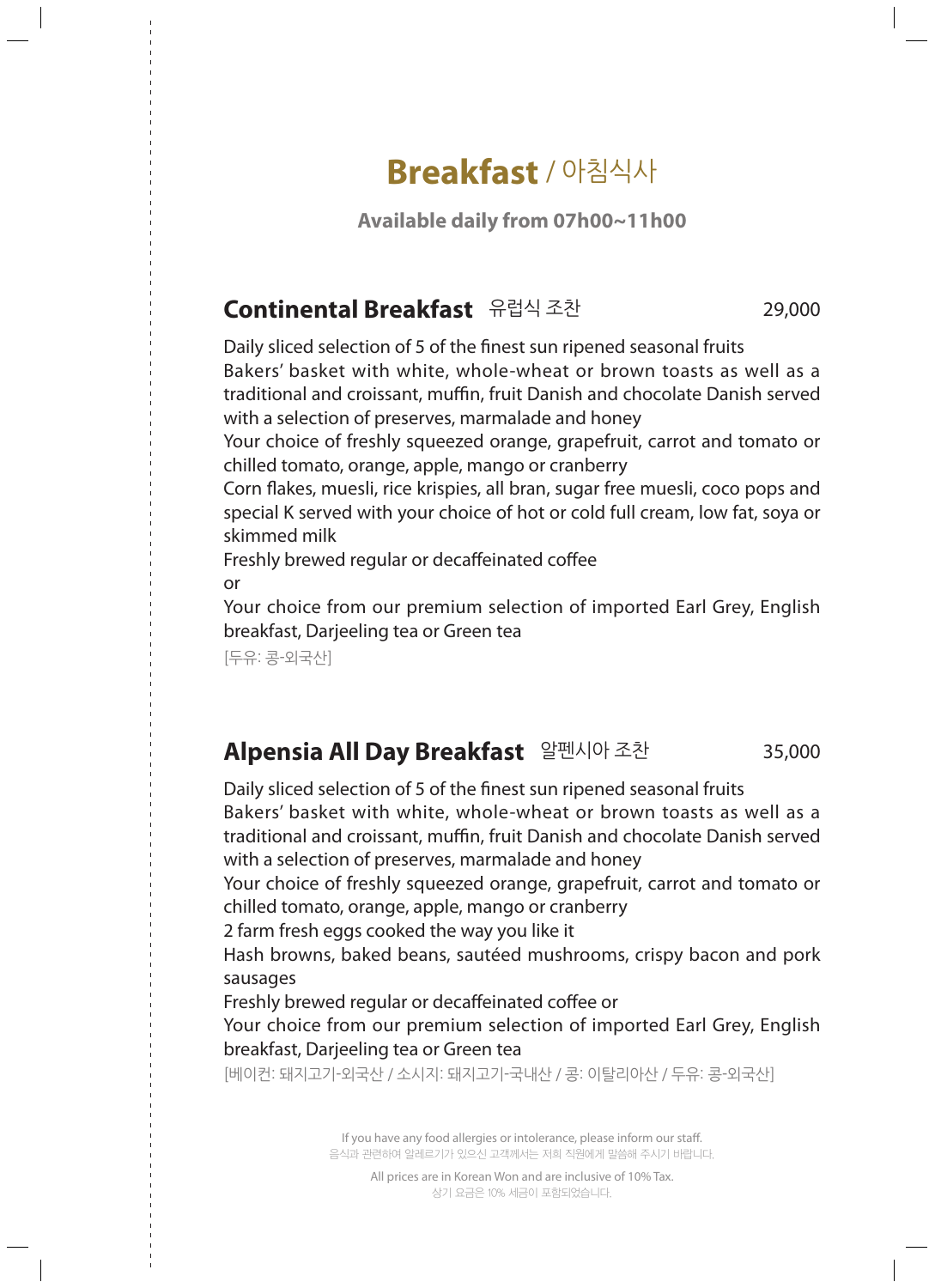| <b>TRUBBE DIGRISS</b> LOTED                                                                                                                                                                                                                                                                                                    |        |
|--------------------------------------------------------------------------------------------------------------------------------------------------------------------------------------------------------------------------------------------------------------------------------------------------------------------------------|--------|
| Daily sliced selection of 5 of the finest sun ripened seasonal fruits<br>Your choice of freshly squeezed - orange, grapefruit or carrot juice<br>Your choice of muesli or all bran cereal served with skimmed milk<br>Fat free yoghurt<br>Egg white omelet or poached eggs on sautéed greens<br>Whole wheat toast<br>Green tea |        |
| Korean Breakfast 한식 조찬 세트                                                                                                                                                                                                                                                                                                      | 37,000 |
| Steamed rice with soup of the day<br>Kimchi with 3 assorted Korean flavored side dishes and grilled Korean nori<br>Geran-jim (Steamed egg with assorted vegetable)<br>Grilled salmon<br>Fresh fruits<br>Honey ginger tea                                                                                                       |        |
| <b>Korean Breakfast Favorites</b>                                                                                                                                                                                                                                                                                              |        |
| <b>Jeonbok-juk 전복죽</b>                                                                                                                                                                                                                                                                                                         | 36,000 |
| Thick rice porridge with abalone and assorted vegetables topped with<br>shredded roasted seaweed                                                                                                                                                                                                                               |        |
| Hobakjuk 호박죽                                                                                                                                                                                                                                                                                                                   | 22,000 |
| Silky smooth sweet pumpkin and glutinous rice porridge                                                                                                                                                                                                                                                                         |        |
| Ugeogi Tang 사골우거지탕                                                                                                                                                                                                                                                                                                             | 30,000 |
| Spicy Korean soup with cabbage leaves, green onions and radishes<br>flavored with soybean paste and sesame oil<br>[쇠고기: 미국산 / 사골: 호주산]                                                                                                                                                                                         |        |
| Hwangtae Haejang-guk 황태해장국                                                                                                                                                                                                                                                                                                     | 25,000 |
| Yellow pollack soup with egg, bean sprouts, leeks and scallions                                                                                                                                                                                                                                                                |        |
| Steamed rice and traditional Korean side dishes served with the<br><b>Korean Breakfast</b>                                                                                                                                                                                                                                     |        |
| [ 쌀: 국내산 / 배추김치: 배추-국내산, 고츳가루: 중국산 / 된장: 콩-외국산]                                                                                                                                                                                                                                                                                |        |
| If you have any food allergies or intolerance, please inform our staff.<br>음식과 관련하여 알레르기가 있으신 고객께서는 저희 직원에게 말씀해 주시기 바랍니다.                                                                                                                                                                                                      |        |
| All prices are in Korean Won and are inclusive of 10% Tax.                                                                                                                                                                                                                                                                     |        |

All prices are in Korean Won and are inclusive of 10% Tax. 상기 요금은 10% 세금이 포함되었습니다.

## **Healthy Breakfast** 건강식 조찬 37,000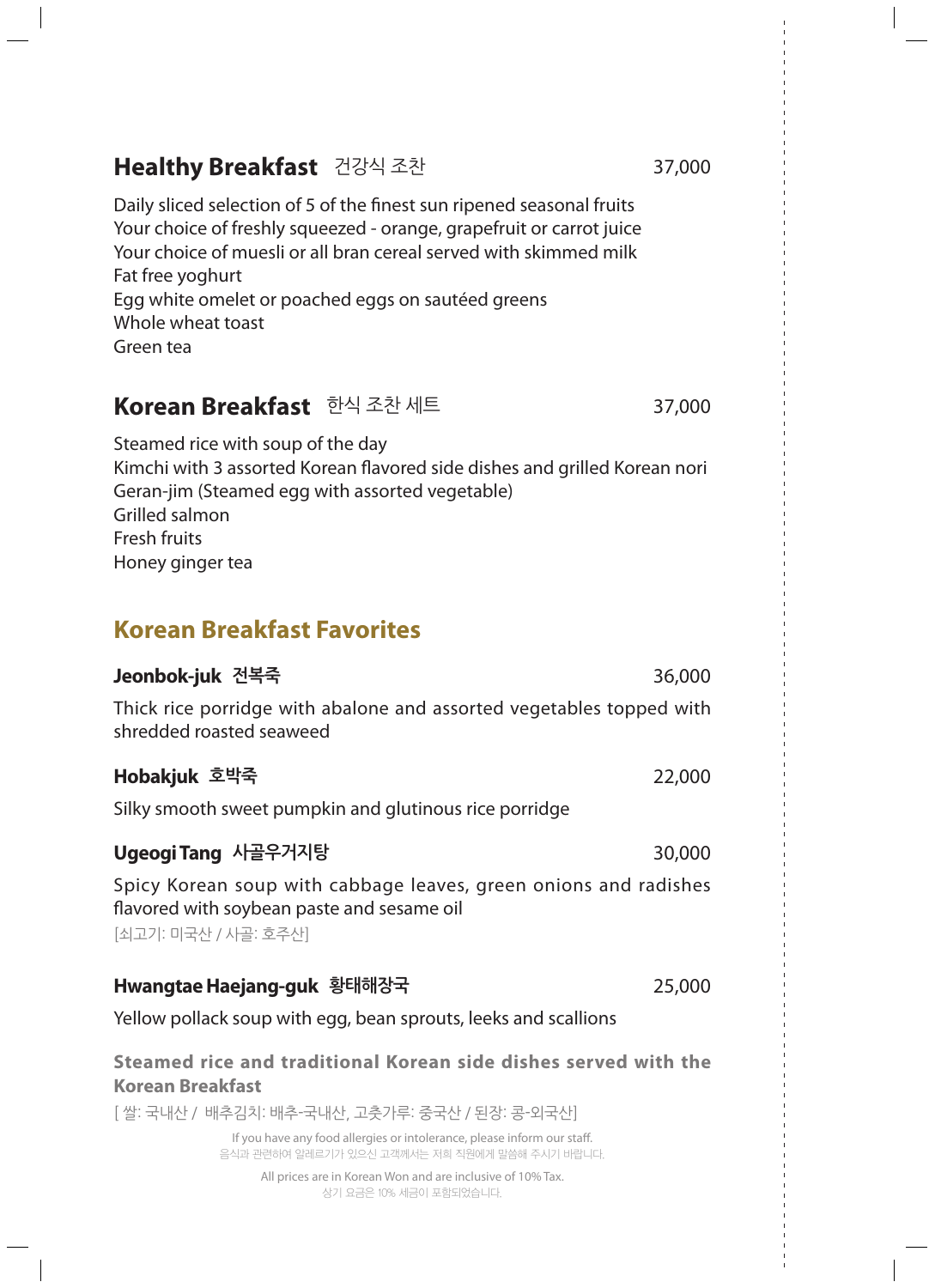## **All Day Breakfast a la Carte**

# **Fruit 계절과일**  17,000 Daily sliced selection of 5 of the finest sun ripened seasonal fruits **Yoghurt 요거트**  10,000 Low fat, natural unsweetened or fruit yoghurt **Pancakes, Waffles or French Toast 팬케이크, 와플 또는 프렌치 토스트 선택** 19,000 Served with berry compote, warm maple syrup, banana and whipped cream **Baek-seolgi 백설기 떡**  15,000 Sweetened Korean rice cake served warm with honey [쌀: 국내산] **Daily Bread Selection 오늘의 빵**  11,000

Choose from our daily selection of freshly baked white, brown or multi grain toast breads or traditional baguette, country loaf, multi grain, rye or wholegrain loaf

#### **Pastry Basket 페스트리 바스켓**  12,000

Freshly baked selection of croissants, pain au chocolate, fruit Danish, doughnuts and muffins

Gluten free bread and Low fat muffin available on request

**The above all served with a selection of strawberry, apricot and raspberry jams, marmalade or honey, margarine, salted or unsalted butter**

> If you have any food allergies or intolerance, please inform our staff. 음식과 관련하여 알레르기가 있으신 고객께서는 저희 직원에게 말씀해 주시기 바랍니다.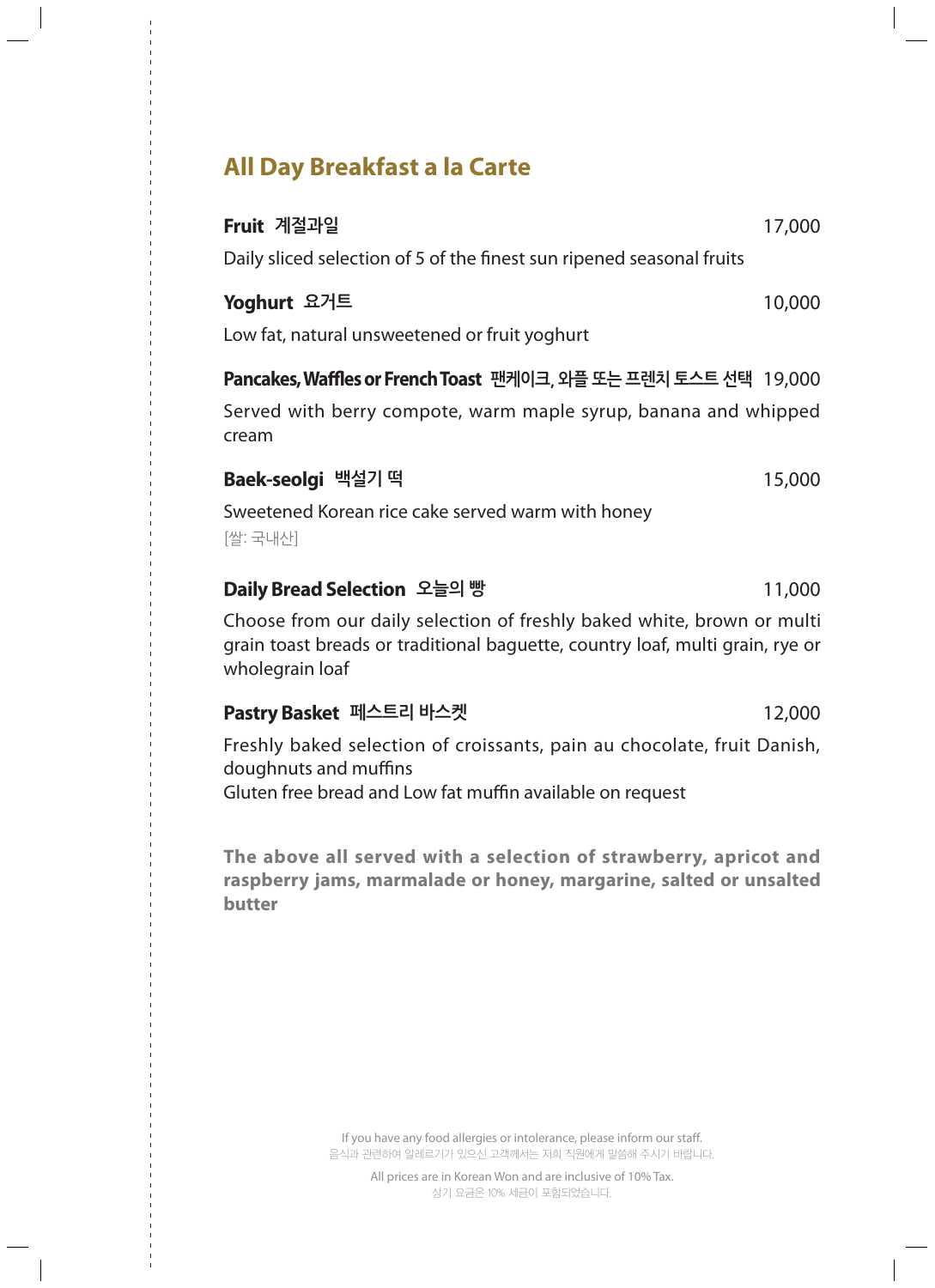#### **Daily Cereal Selection 오늘의 시리얼**  14,000

Corn flakes, muesli, rice krispies, all bran and children's chocolate coco Served with your choice of hot or cold full cream, low fat, skimmed or soya milk

[두유: 콩-외국산]

## **Warm Oatmeal 더운 오트밀**  14,000

Warm oats made with your choice of hot full cream, low fat, skimmed or soya milk and topped with honey, fresh strawberries and toasted almonds [두유: 콩-외국산]

### **Fruit Compote 과일 콤포트**  13,000

House made selection of apricot, pear, lychee, mandarin and yellow peach

## **Cheeseboard 모둠 치즈**  24,000

Choose your 3 favorites from our selection of Brie, Parmesan, Edam, smoked Gouda or Gorgonzola served with crackers, toasted nuts and dried fruits

## **Cold Cuts 모둠 콜컷**  22,000

Daily selection of traditional baked ham, salami, beef pastrami or smoked duck served with mustard, pickles onions and olives

[햄: 돼지고기- 국내산, 소고기: 호주산 / 페스트라미: 소고기-호주산 / 살라미: 돼지고기-국내산,

쇠고기-호주산, 오리: 중국산]

## **Smoked Salmon 훈제연어**  22,000

Smoked Norwegian salmon, warm sourdough toast, crème fraîche, capers, lemon and arugula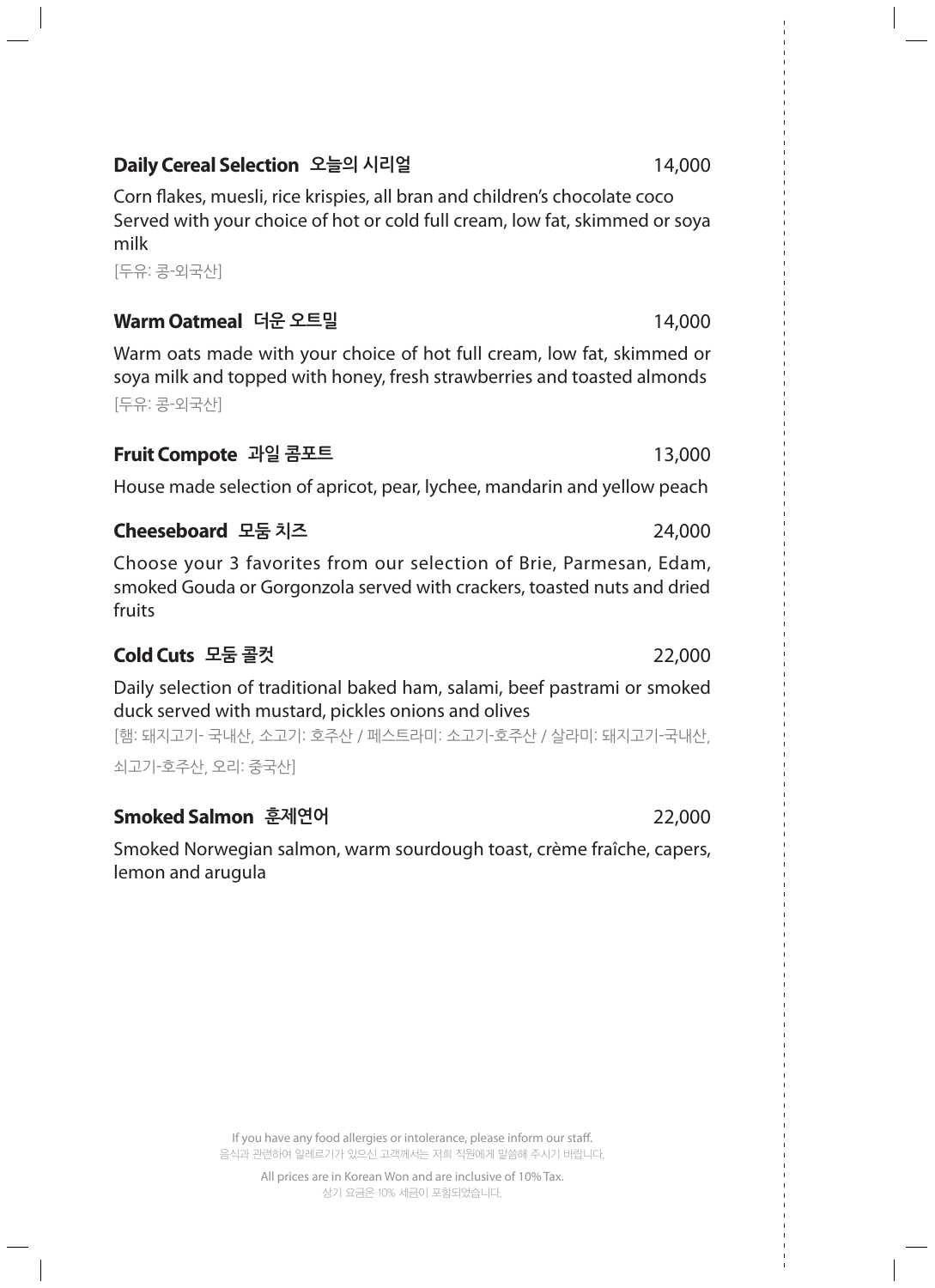#### **Eggs 계란요리**  20,000

Two farm fresh eggs, poached, fried, boiled, scrambled and classic or egg white omelet

Omelet fillings include cheese, tomato, onions, ham, chili, mushrooms or mixed peppers

Choose four of the following, fried hash browns, pork sausage, bacon, sautéed mushrooms, grilled tomatoes or baked bean

[베이컨: 돼지고기-외국산 / 소시지: 돼지고기-국내산 / 콩: 이탈리아산 / 햄: 돼지고기-국내산, 쇠고기-호주산]

#### **Egg Benedict 에그 베네딕트**  28,000

Soft poached eggs on toasted English muffins, grilled ham and creamy hollandaise, served with oven roasted vine tomatoes and crispy bacon

[베이컨: 돼지고기-외국산 / 햄: 돼지고기-국내산, 쇠고기-호주산 / 소시지: 돼지고기-국내산 / 콩: 이탈리아산]

#### **Baked Egg Cocotte 달걀찜**  25,000

2 eggs baked with creamed mushrooms, topped with sautéed asparagus, Parma ham and Parmesan

[베이컨: 돼지고기-외국산 / 햄: 돼지고기-이태리산 / 콩: 이탈리아산 / 소시지: 돼지고기-국내산]

If you have any food allergies or intolerance, please inform our staff. 음식과 관련하여 알레르기가 있으신 고객께서는 저희 직원에게 말씀해 주시기 바랍니다.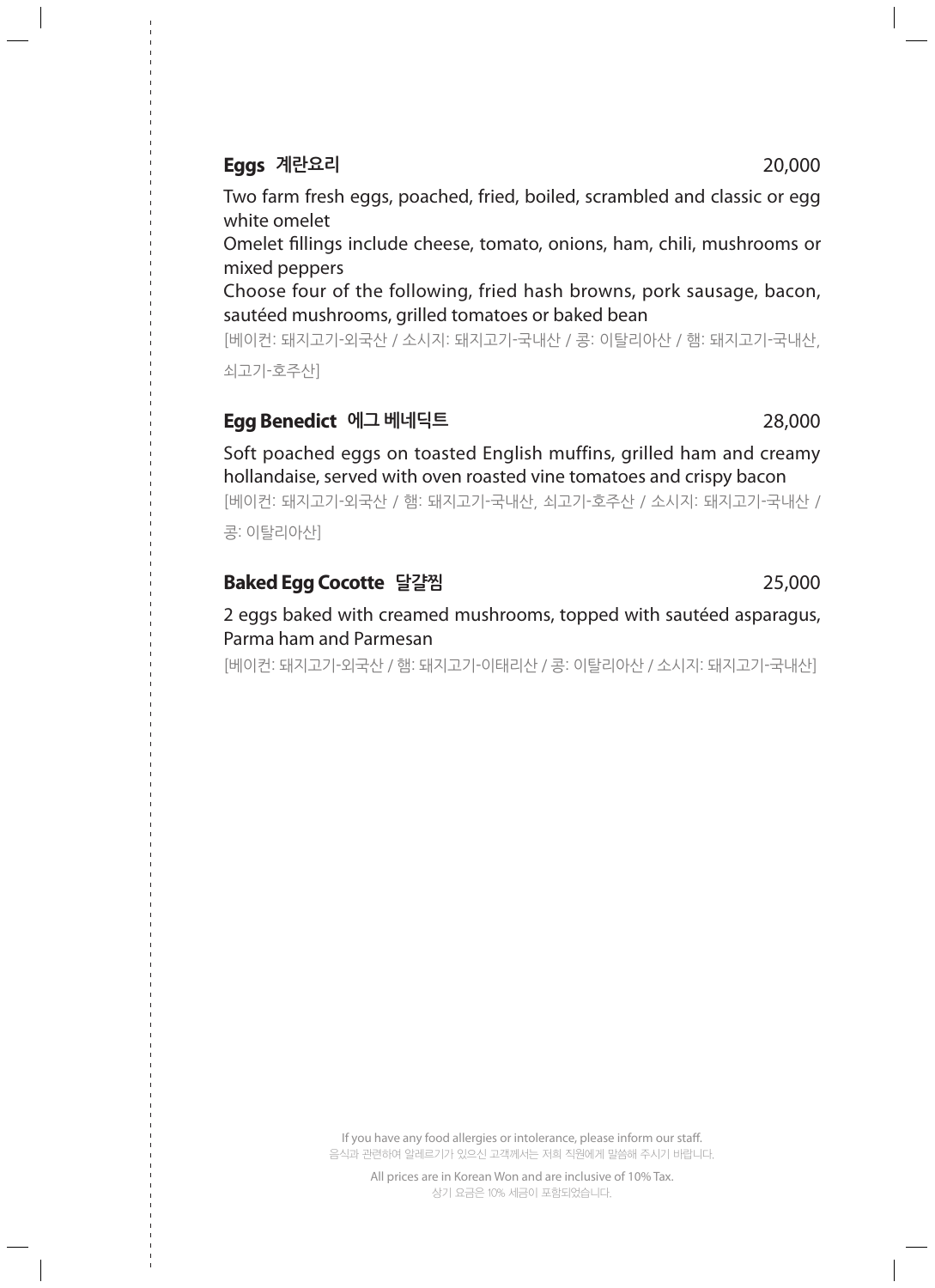# **Lunch & Dinner** / 점심식사 & 저녁식사

**Available daily from 12h00~22h00**

## **Starters and Salads**

#### **Classic Caesar 시저 샐러드**  20,000

Crunchy romaine lettuce topped with warm crispy bacon, chicken and croutons tossed with our signature dressing, anchovies and shaved Parmesan

[닭고기: 국내산 / 베이컨: 돼지고기-외국산]

#### **Flavors Signature Garden Salad 가든 샐러드**  (S)11,000/(L)14,000

Mixed baby leaves, marinated salmon, roasted cherry tomatoes, grilled artichokes and pears, walnuts and croutons

#### **Gyeoja-naengchae 겨자 냉채**  16,000

Spicy Korean salad of pears, cucumber and crab sticks garnished with radish sprouts

#### **Insalata Caprese 카프레제 샐러드**  20,000

Buffalo mozzarella, sun ripened tomatoes, fresh basil and extra virgin olive oil

#### **Bruschetta 브루스케타**  19,000

Toasted sourdough bread topped with Roma tomatoes, basil and shaved Parmesan

#### **Grilled asparagus 그릴 아스파라거스**  19,000

Chargrilled asparagus, soft poached egg, sage butter sauce and Parma ham [햄: 돼지고기-이태리산]

#### **Arancini 버섯리조또볼**  20,000

Mushroom risotto balls stuffed with mozzarella and deep fried, served with house tomato sauce [쌀: 이태리산]

> If you have any food allergies or intolerance, please inform our staff. 음식과 관련하여 알레르기가 있으신 고객께서는 저희 직원에게 말씀해 주시기 바랍니다.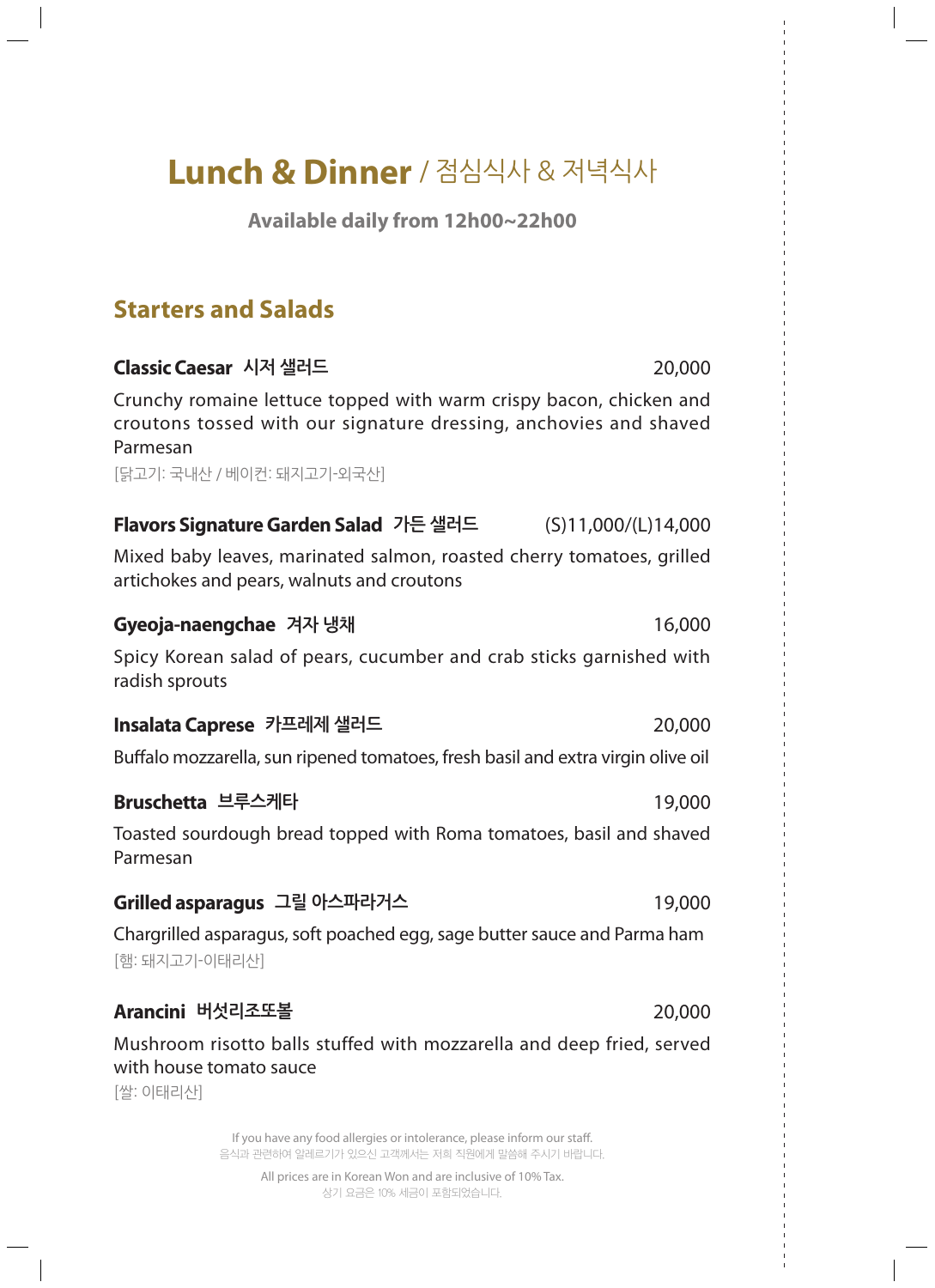### **Frittata 프리타타**  18,000

Potato, spinach and cheese frittata topped with rocket salad

### **Selection of Antipasto 안티파스토**  23,000

Selection of Italian cold cuts, marinated vegetables, aged Grana Padano, buffalo mozzarella, Pesto Genovese and warm Italian bread

[비어: 돼지고기-국내산 / 모짜렐라, 살라미: 돼지고기-국내산, 쇠고기-호주산]

## **Light Meals**

## **Club Sandwich 클럽 샌드위치**  24,000

Our triple deck sandwich with grilled chicken breast, egg, cheese, bacon, lettuce and the chef's signature sauce

[닭고기: 국내산 / 베이컨: 돼지고기-외국산]

## **Premium US Beef Burger 수제 비프버거**  26,000

180g of freshly ground lean pure beef burger on a toasted sesame bun with lettuce, tomato, crispy bacon, onion and pickles with melted cheddar [쇠고기: 미국산 / 베이컨: 돼지고기-외국산]

## **Chicken Wrap 치킨롤**  22,000

Spicy chicken wrap with lettuce, cucumber, bell peppers and fresh herbs [닭고기: 국내산]

## **Chamchi Gimbap 참치김밥**  14,000

Korean seasoned tuna rice rolls wrapped in nori served with dipping sauce (8 slices)

[쌀: 국내산]

**All light meals served with your choice of traditional French fries or spiced potato wedges**

> If you have any food allergies or intolerance, please inform our staff. 음식과 관련하여 알레르기가 있으신 고객께서는 저희 직원에게 말씀해 주시기 바랍니다.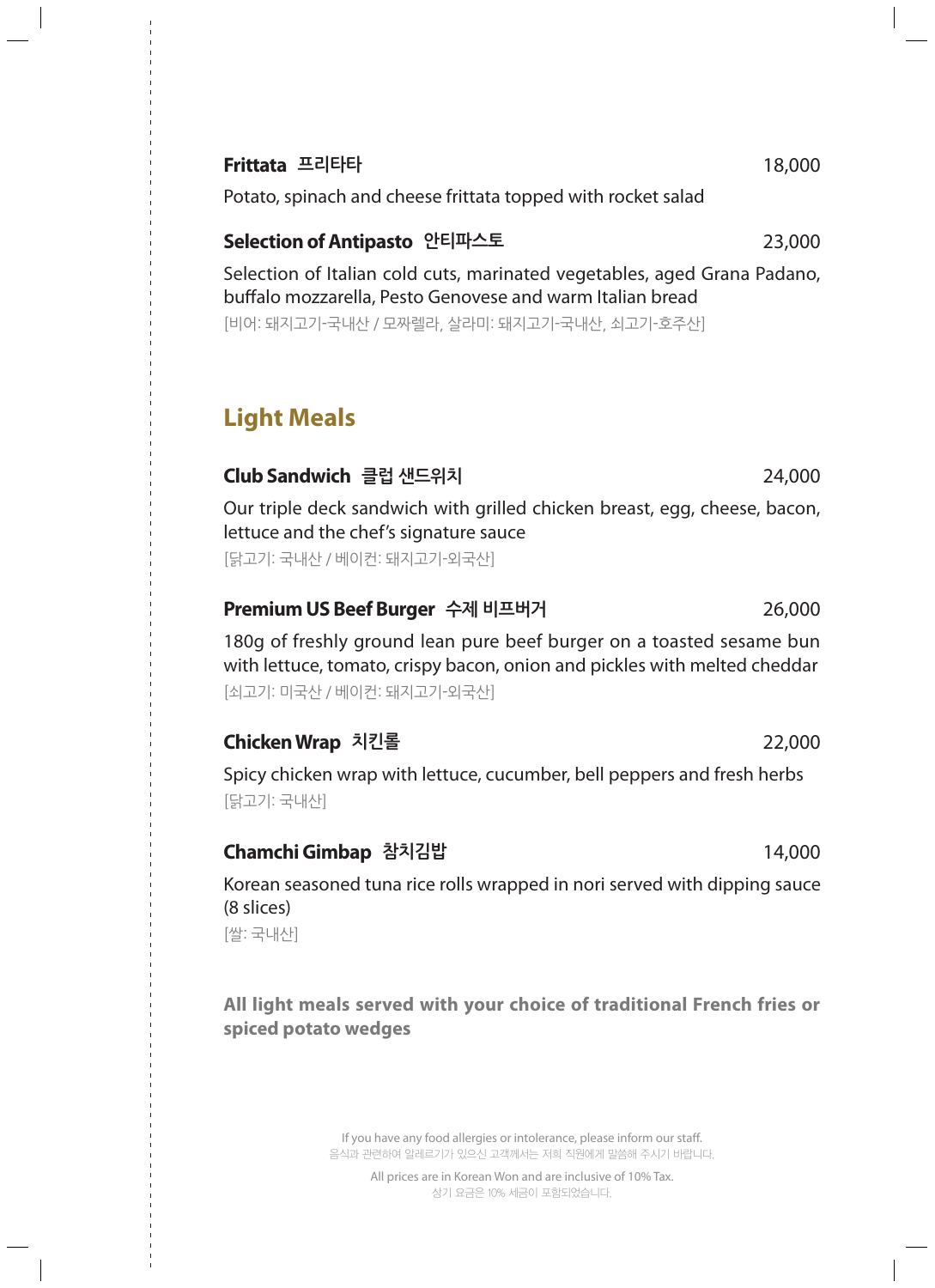## **Soups**

| Minestrone 야채스프                                                                                      | 13,000 |
|------------------------------------------------------------------------------------------------------|--------|
| Roman style vegetable soup with Pesto Genovese and Parmigiano<br>Reggiano                            |        |
| Crema di Funghi 버섯 크림스프                                                                              | 12,000 |
| Italian mushroom cream soup with crème fraîche and truffle oil                                       |        |
| Zuppa Toscana 토스카나식 스프                                                                               | 15,000 |
| Tuscan style sausage soup with toasted bread and bacon<br>[쿡살라미: 돼지고기-국내산, 쇠고기: 호주산 / 베이컨: 돼지고기-외국산] |        |
| Korean a la carte                                                                                    |        |
|                                                                                                      |        |
| Beef Bulgogi 우불고기                                                                                    | 30,000 |
| Marinated beef and onion, mushroom and leek, soy sauce and sesame oil<br>[쇠고기: 미국산]                  |        |
| Kimchi Bokkeumbap 김치볶음밥                                                                              | 20,000 |
| Fried rice with kimchi, gochujang, green onions and sesame seeds                                     |        |
| Steamed rice and traditional Korean side dishes and soup served with<br>the Korean a la carte        |        |
| [쌀: 국내산 / 배추김치: 배추-국내산, 고춧가루-중국산 / 된장국: 콩-외국산]                                                       |        |

If you have any food allergies or intolerance, please inform our staff. 음식과 관련하여 알레르기가 있으신 고객께서는 저희 직원에게 말씀해 주시기 바랍니다.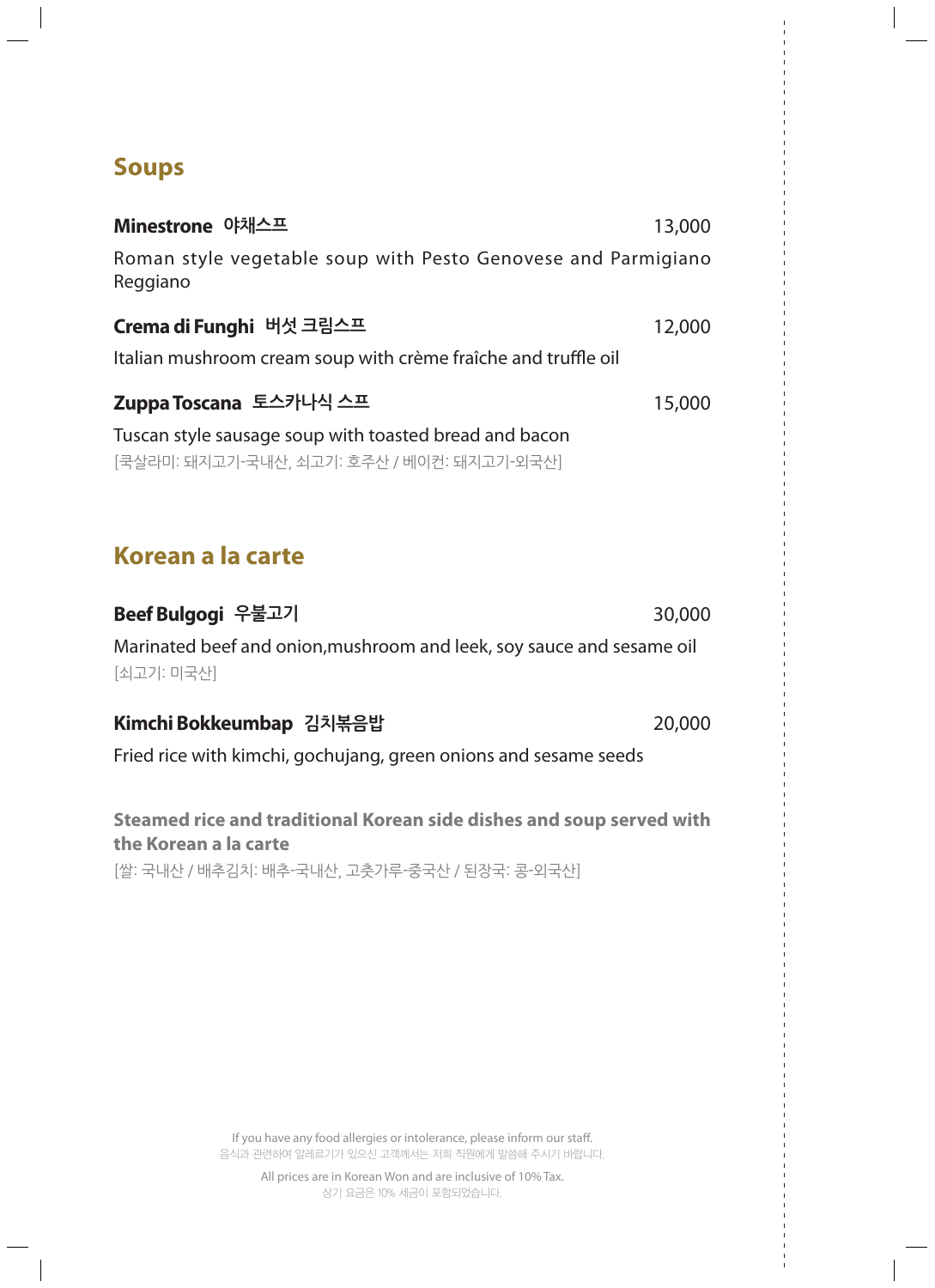## **Pasta**

Your choice of De Cecco spaghetti, penne, fusilli or linguine with the following sauces

| Classic Bolognaise 볼로네이즈<br>Lean ground beef cooked with tomatoes and vegetables<br>[쇠고기: 미국산]                                          | 28,000 |
|-----------------------------------------------------------------------------------------------------------------------------------------|--------|
| Carbonara 까르보나라<br>Bacon and garlic bound with egg and Parmesan                                                                         | 25,000 |
| [베이컨: 돼지고기-외국산]<br>Frutti di Mare 프루띠 디 마레<br>Prawns, squid, scallops and clams bound in a rich tomato sauce with fresh<br>garden herbs | 32,000 |
| [오징어: 베트남산]<br>Arrabbiata 아라비아타<br>Peperonchino, garlic, and olive oil with house made tomato sauce                                     | 25,000 |
| Aglio e Olio 알리오 올리오<br>Garlic, peperoncino, parsley and Parmesan                                                                       | 25,000 |

## **Signature Sourdough Pizza**

12 inch Italian thin crust sourdough pizzas are all prepared with our house tomato sauce and imported Italian mozzarella

| Margherita 마르게리타                                   | 26,000 |
|----------------------------------------------------|--------|
| Topped with fresh basil and extra virgin olive oil |        |
| Diablo 디아블로                                        | 27,000 |
| Imported spicy salami                              |        |
| [살라미: 돼지고기-국내산]                                    |        |

If you have any food allergies or intolerance, please inform our staff. 음식과 관련하여 알레르기가 있으신 고객께서는 저희 직원에게 말씀해 주시기 바랍니다.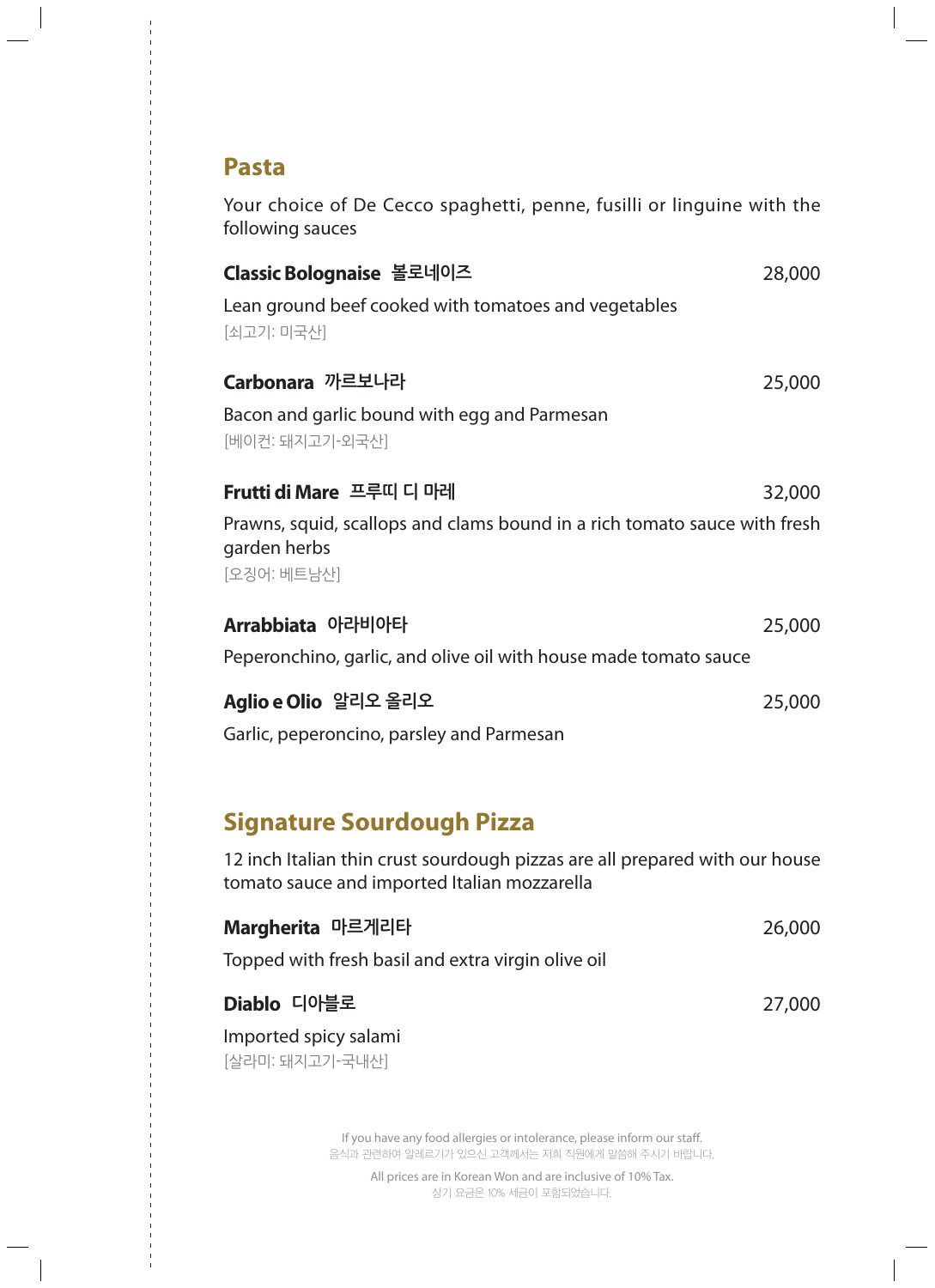| Campagnola 캄파뇰라                                                                                                                                 | 27,000 |
|-------------------------------------------------------------------------------------------------------------------------------------------------|--------|
| Artichokes, black olives, zucchini, eggplant, bell peppers and fresh basil                                                                      |        |
| Frutti di Mare 해산물 피자                                                                                                                           | 32,000 |
| Prawns, mussels, squid, and scallops<br>[오징어: 베트남산]                                                                                             |        |
| <b>Main Dishes</b>                                                                                                                              |        |
| Pork Milanese 밀라노식 돼지고기 요리                                                                                                                      | 36,000 |
| Pork cutlet coated in Parmesan breadcrumbs, mashed potatoes, rocket<br>salad and aged balsamic<br>[돼지고기: 국내산]                                   |        |
| Chicken Cacciatore 치킨 스튜                                                                                                                        | 33,000 |
| Rustic Italian stew with mushrooms, tomatoes, peppers, fresh thyme and<br>black olives served with rigatoni pasta<br>[닭고기: 국내산]                 |        |
| US Choice Tenderloin 180g 소 안심구이                                                                                                                | 58,000 |
| With grilled asparagus, potatoes confit and your choice of Gorgonzola or<br>truffle sauce<br>[쇠고기: 미국산]                                         |        |
| Grilled Norwegian Salmon 160g 연어구이                                                                                                              | 47,000 |
| Zucchini ribbons and lemon sabayon with your choice of French fries or<br>potato wedges                                                         |        |
| Tagliata 소 등심구이                                                                                                                                 | 56,000 |
| Garlic and 180g of lemon marinated US beef ribeye, topped with rocket salad<br>[쇠고기: 미국산]                                                       |        |
| Piccata 파스타를 곁들인 닭 가슴살 튀김                                                                                                                       | 35,000 |
| Pan fried free range chicken breast coated in Parmesan, spaghetti with our<br>signature tomato sauce and lemon caper butter sauce<br>[닭고기: 국내산] |        |

If you have any food allergies or intolerance, please inform our staff. 음식과 관련하여 알레르기가 있으신 고객께서는 저희 직원에게 말씀해 주시기 바랍니다.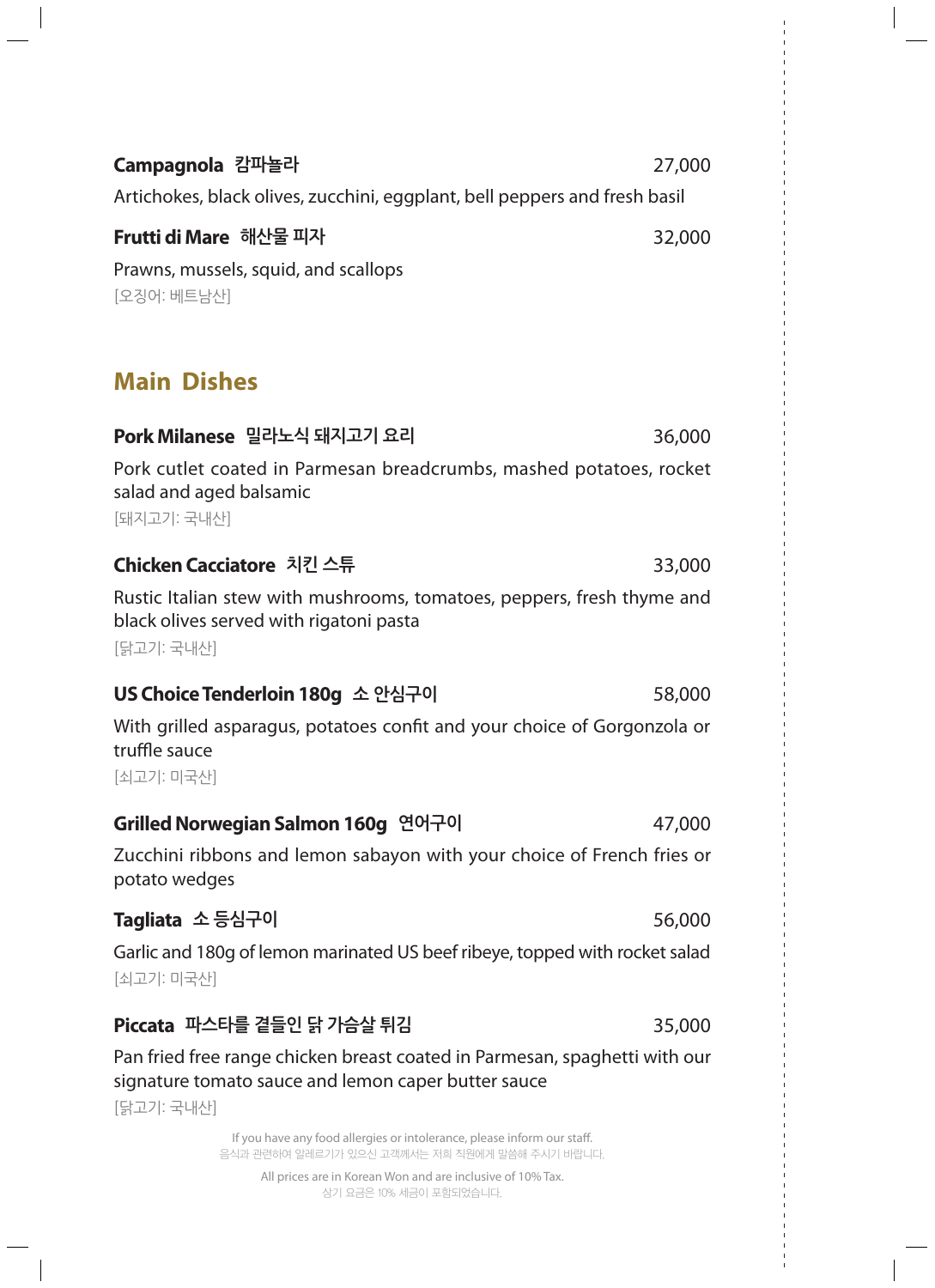## **Side Dishes**

| French Fries 감자튀김                  | 5,000 |
|------------------------------------|-------|
| Cajun style Potato wedges 케이준 웨지감자 | 5,000 |
| <b>Grilled Vegetables</b> 구운 야채    | 6,000 |
| <b>Steamed Vegetables</b> 삶은 야채    | 6,000 |
| <b>Steamed Rice</b> 흰쌀밥            | 3,000 |
| [쌀: 국내산]                           |       |

## **Desserts**

| Tiramisu 티라미슈                                                                                                     | 16,000 |
|-------------------------------------------------------------------------------------------------------------------|--------|
| Traditional mascarpone cream with coffee oaked finger biscuits                                                    |        |
| Chocolate Espresso Brownie 초콜릿 브라우니                                                                               | 15,000 |
| Served warm with vanilla ice cream and chocolate sauce                                                            |        |
| Crème Brûlée 크렘블레                                                                                                 | 16,000 |
| Cinnamon crème brûlée                                                                                             |        |
| Fresh Fruit Platter 계절과일                                                                                          | 17,000 |
| Daily sliced selection of the finest sun ripened seasonal fruit                                                   |        |
| Ice Cream 아이스크림                                                                                                   | 15,000 |
| Your choice of 3 scoops (vanilla, strawberry, chocolate and green tea)                                            |        |
| Cheeseboard 모둠 치즈                                                                                                 | 24,000 |
| Imported Brie, Parmesan, Edam, smoked Gouda and Gorgonzola served<br>with crackers, toasted nuts and dried fruits |        |
| Sujeonggwa 수정과                                                                                                    | 9,000  |
| Cinnamon punch with dried persimmons                                                                              |        |
|                                                                                                                   |        |

If you have any food allergies or intolerance, please inform our staff. 음식과 관련하여 알레르기가 있으신 고객께서는 저희 직원에게 말씀해 주시기 바랍니다.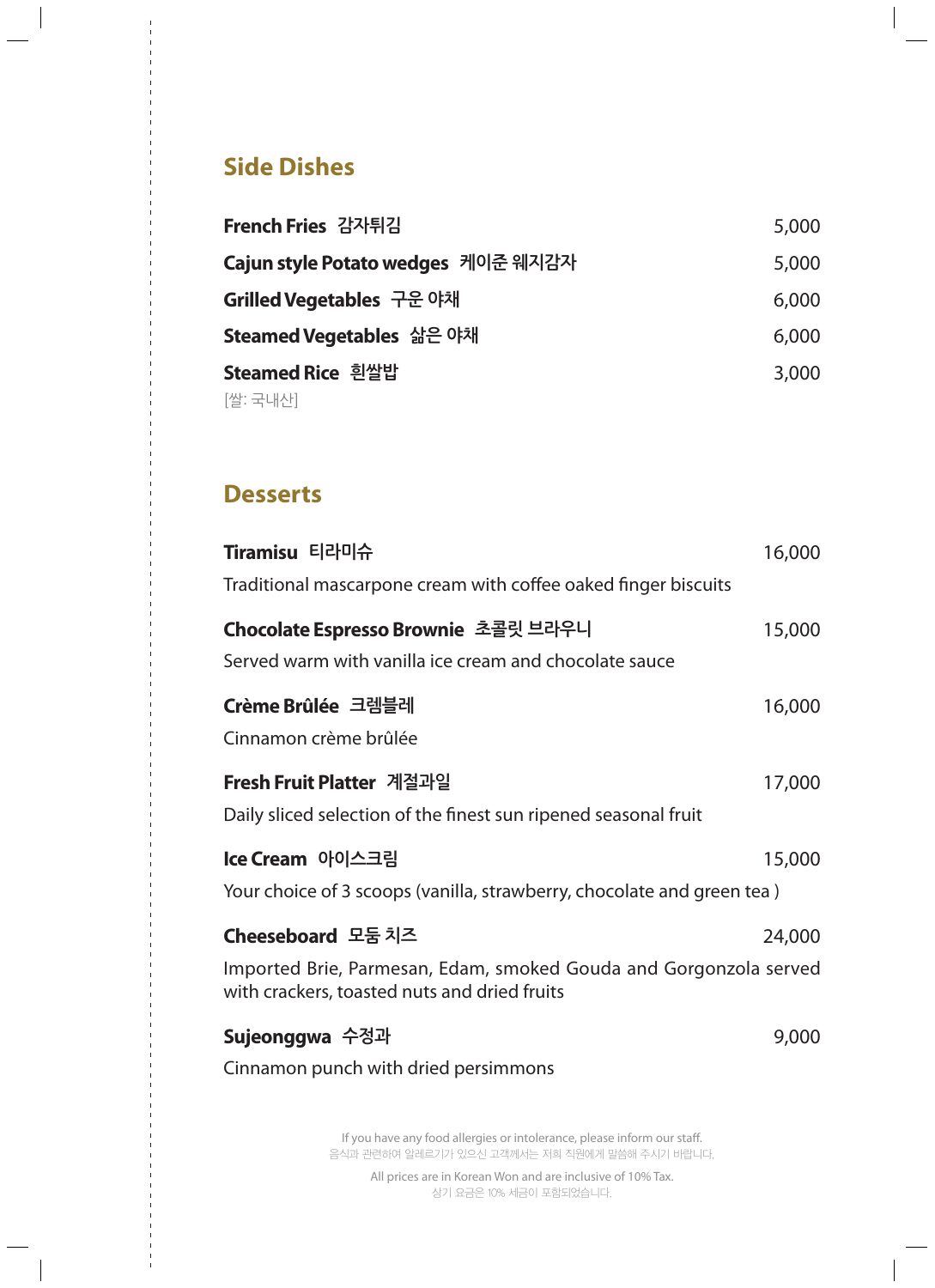# **Late Night Menu**

**Available daily from 22h00~06h30**

## **Starters and Salads**

| Classic Caesar 시저 샐러드<br>20,000                                                                                                                             |  |
|-------------------------------------------------------------------------------------------------------------------------------------------------------------|--|
| Crunchy romaine lettuce topped with warm crispy bacon, poached<br>chicken and croutons tossed with our signature dressing, anchovies and<br>shaved Parmesan |  |
| [닭고기: 국내산 / 베이컨: 돼지고기-외국산]                                                                                                                                  |  |
| Insalata Caprese 카프레제 샐러드<br>20,000                                                                                                                         |  |
| Buffalo mozzarella, sun ripened tomatoes, fresh basil and extra virgin olive oil                                                                            |  |
| Bruschetta 브루스케타<br>19,000                                                                                                                                  |  |
| Toasted sourdough bread topped with Roma tomatoes, basil and shaved<br>Parmesan                                                                             |  |
| <b>Soups</b>                                                                                                                                                |  |
| Minestrone 야채스프<br>13,000                                                                                                                                   |  |
| Roman style vegetable soup with Pesto Genovese and Parmigiano<br>Reggiano                                                                                   |  |
| Crema di Funghi 버섯 크림스프<br>12,000                                                                                                                           |  |
| Italian mushroom cream soup with crème fraîche and truffle oil                                                                                              |  |
| <b>Light Meals</b>                                                                                                                                          |  |
| Club Sandwich 클럽 샌드위치<br>24,000                                                                                                                             |  |
| Our triple deck sandwich with grilled chicken breast, egg, cheese, bacon<br>and lettuce                                                                     |  |
| [닭고기: 국내산 / 베이컨: 돼지고기-외국산]                                                                                                                                  |  |
| If you have any food allergies or intolerance, please inform our staff.<br>음식과 관련하여 알레르기가 있으신 고객께서는 저희 직원에게 말씀해 주시기 바랍니다.                                   |  |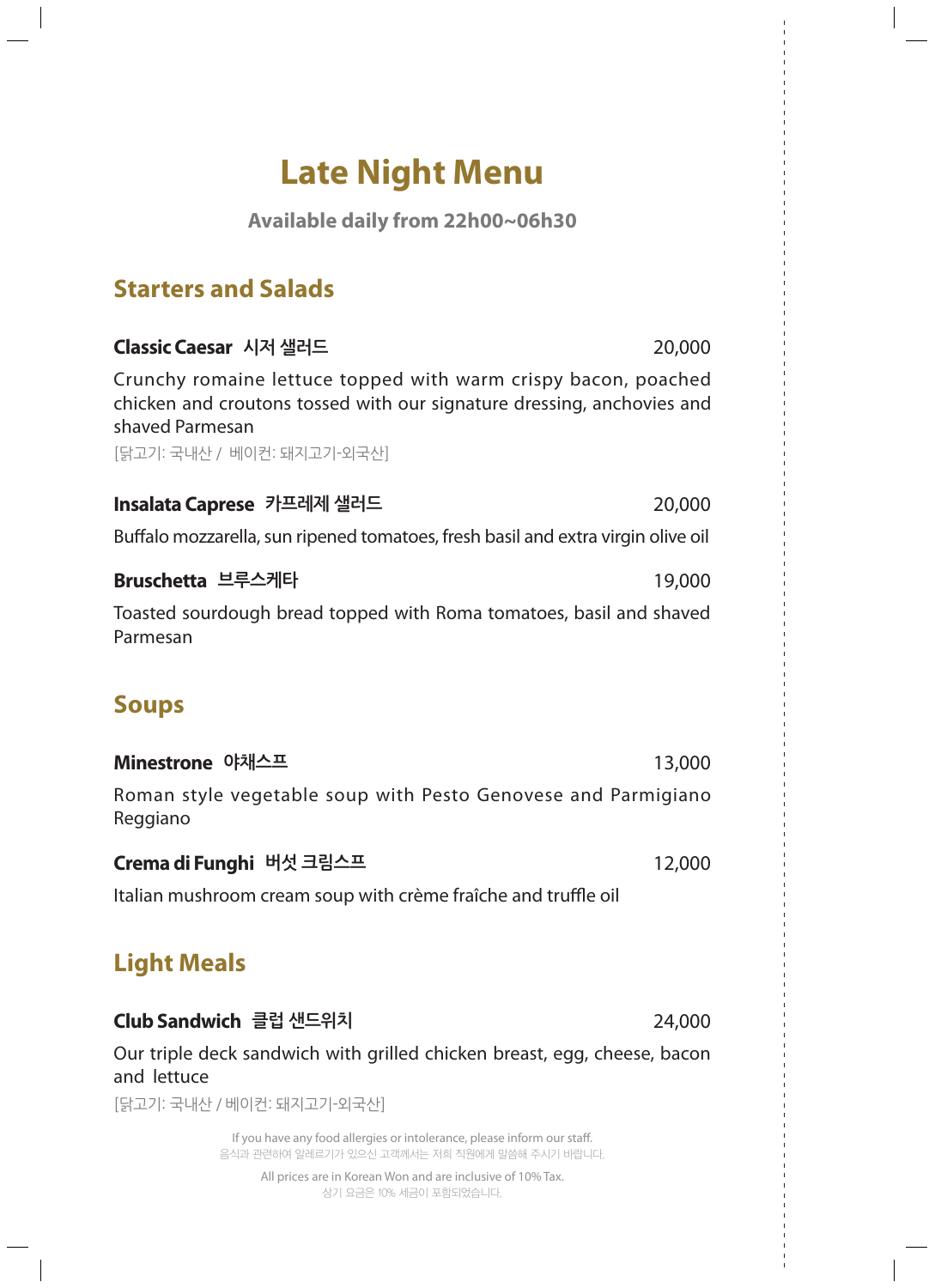#### **Premium US Beef Burger 수제 비프버거**  26,000

180g of freshly ground lean pure beef burger on a toasted sesame bun with lettuce, tomato, crispy bacon, onion and pickles with melted cheddar [쇠고기: 미국산 / 베이컨: 돼지고기-외국산]

#### **Chicken Wrap 치킨롤**  22,000

Spicy chicken wrap with lettuce, cucumber, bell peppers and fresh herbs [닭고기: 국내산]

#### **Chamchi Gimbap 참치김밥**  14,000

Korean seasoned tuna rice rolls wrapped in nori served with dipping sauce (8 slices) [쌀: 국내산]

**All light meals served with your choice of traditional French fries or spiced potato wedges**

### **Pasta**

Your choice of De Cecco spaghetti, penne, fusili or linguine with the following sauces

#### **Classic Bolognaise 볼로네이즈**  28,000

Lean ground beef cooked with tomatoes and vegetables [쇠고기: 미국산]

#### **Carbonara 까르보나라**  25,000

Bacon and garlic bound with egg and Parmesan [베이컨: 돼지고기-외국산]

#### **Frutti di Mare 프루띠 디 마레**  32,000

Prawns, squid, scallops and clams bound in a rich tomato sauce with fresh garden herbs [오징어: 베트남산]

#### **Arrabbiata 아라비아타**  25,000

Peperonchino, garlic, and olive oil with house made tomato sauce

#### **Aglio e Olio 알리오 올리오**  25,000

Garlic, peperoncino, parsley and Parmesan

If you have any food allergies or intolerance, please inform our staff. 음식과 관련하여 알레르기가 있으신 고객께서는 저희 직원에게 말씀해 주시기 바랍니다.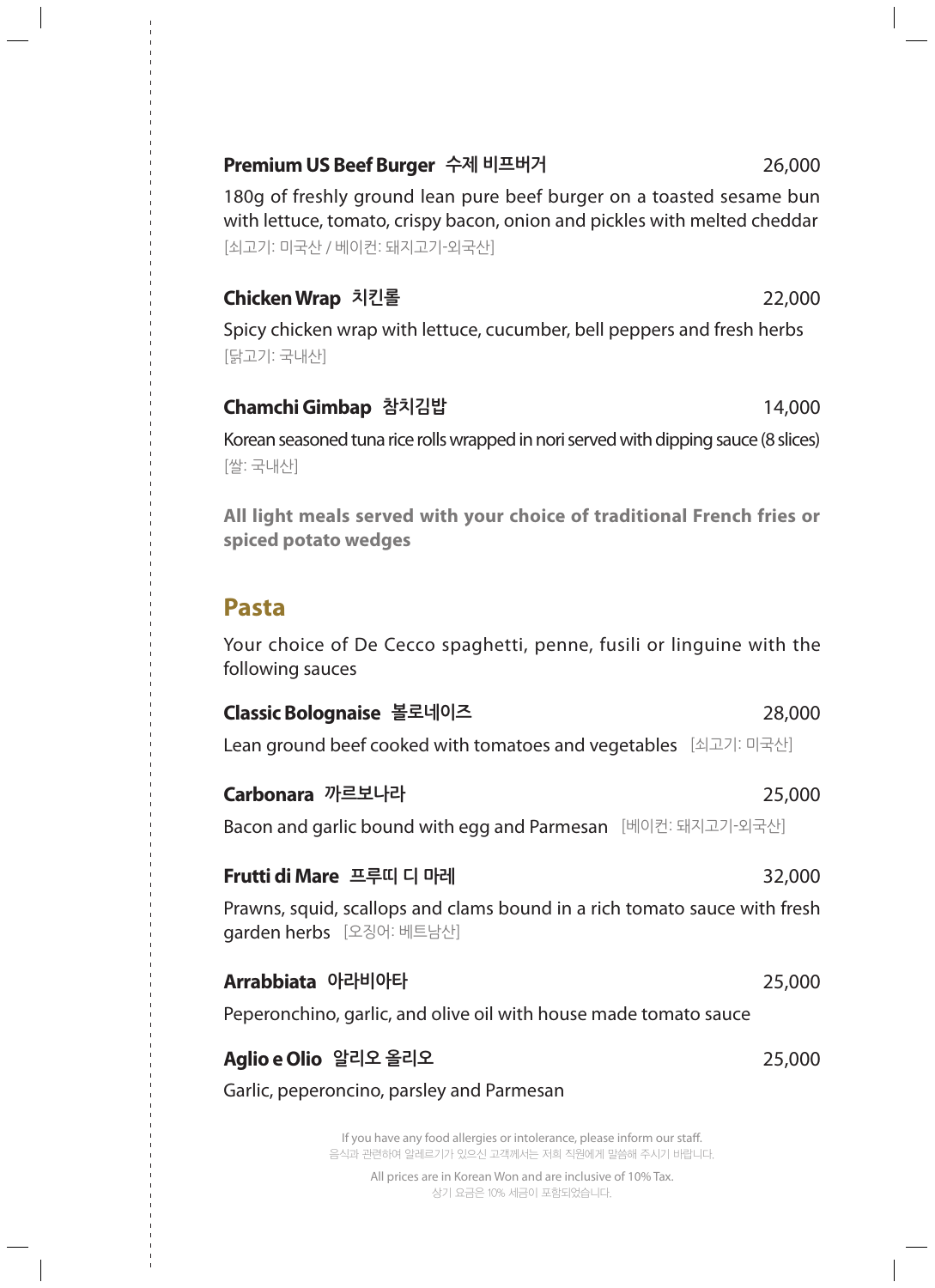## **Main Courses**

### **Pork Milanese 밀라노식 돼지고기 요리**  36,000

Pork cutlet coated in Parmesan breadcrumbs, mashed potatoes, rocket salad and aged balsamic [돼지고기: 국내산]

#### **Chicken Cacciatore 치킨 스튜**  33,000

Rustic Italian stew with mushrooms, tomatoes, peppers, fresh thyme and black olives served with rigatoni pasta [닭고기: 국내산]

#### **Sanchae Bibimbap 산채비빔밥**  26,000

Korean rice bowl with seasonal wild vegetables, fried egg, sesame oil and Korean chili sauce

[쌀: 국내산, 배추김치-배추: 국내산, 고춧가루: 중국산 / 고추장: 고춧가루-중국산]

#### **Eggs 계란요리**  22,000

Two farm fresh eggs, poached, fried, boiled, scrambled and classic or egg white omelet

Omelet fillings include cheese, tomato, onions, ham, chili, mushrooms or mixed peppers

Choose four of the following, fried hash browns, pork sausage, bacon, sautéed mushrooms, grilled tomatoes or baked beans

[베이컨: 돼지고기- 외국산 / 소시지-돼지고기: 국내산, 콩 :이탈리아산 / 햄: 돼지고기-국내산, 쇠고기-호주산]

## **Desserts**

| Tiramisu 티라미슈                                                           | 16,000 |
|-------------------------------------------------------------------------|--------|
| Traditional mascarpone cream with coffee soaked finger biscuits         |        |
| Crème Brûlée 크렘블레                                                       | 16,000 |
| Cinnamon crème brûlée                                                   |        |
| Fresh Fruit Platter 계절과일                                                | 17,000 |
| Daily sliced selection of the finest sun ripened seasonal fruit         |        |
| If you have any food allergies or intolerance, please inform our staff. |        |

음식과 관련하여 알레르기가 있으신 고객께서는 저희 직원에게 말씀해 주시기 바랍니다.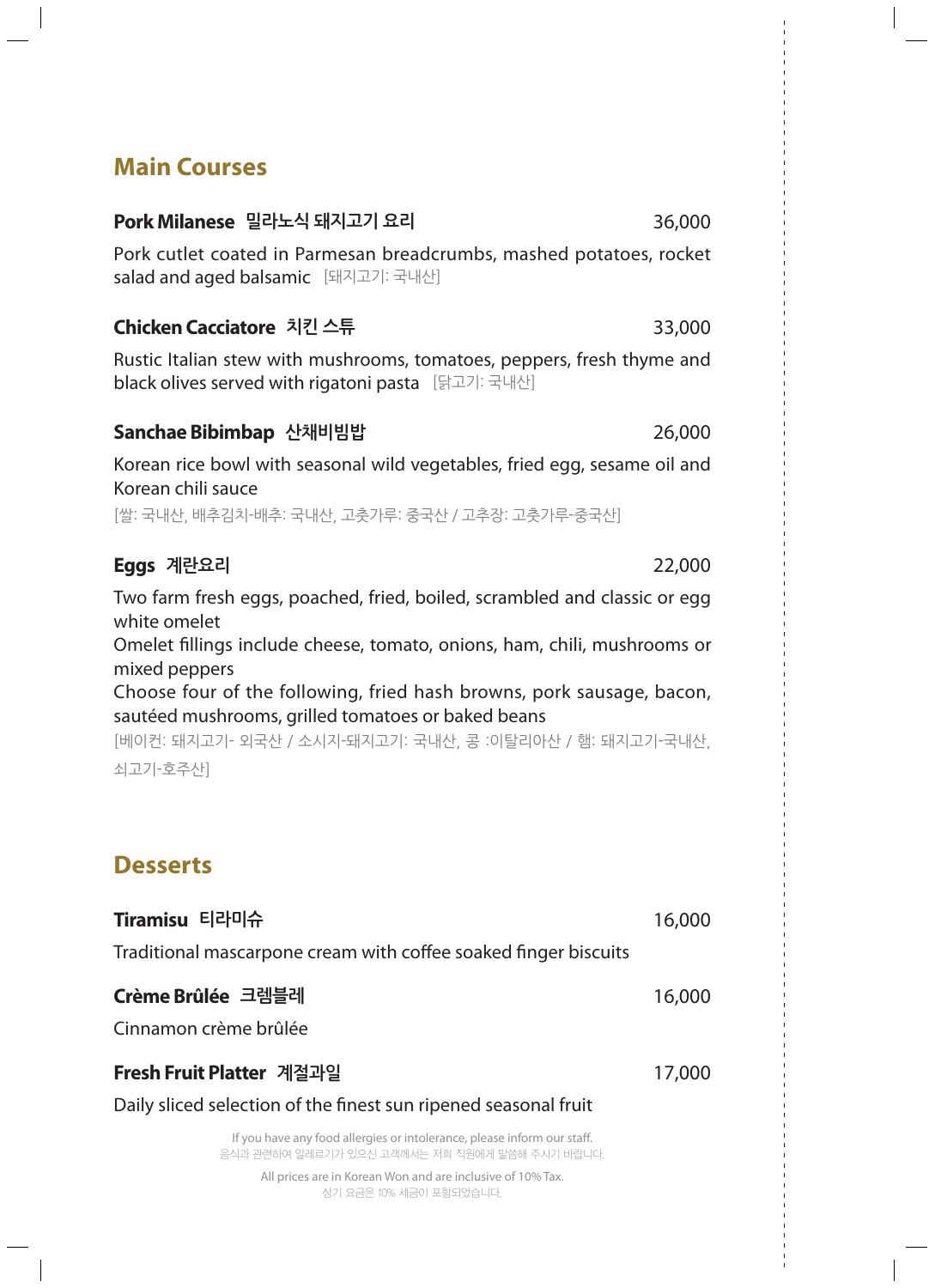# **ALL DAY CHILDREN'S MENU** / 어린이메뉴

## **Small Plates** 작은접시

#### **Smiley Tomato Soup 토마토 수프**  10,000

A bowlful of hot, hearty tomato soup, cooked with the reddest plum tomatoes, and topped off with a dollop of fresh cream

## **Super Salad With Avocad Greens & Asian Dressing 3,000 9,000 아보카도를 곁들인 샐러드와 아시안드레싱**

Avocados are in the Guinness book of records as the most nutritious food known to humans. This salad is served as a main or a side dish

## **Crunchy Veggies And Hummus Dip 1988 1988** 7,000 **체리토마토와 모짜렐라치즈 그리고 야채스틱과 후무스딥**

Served with cherry tomatoes, mozzarella and veggie sticks for dipping. Hummus is a popular and traditional Middle Eastern dish made with chickpeas

## **Big Plates** 큰접시

#### **Yummy Mini Beef Burgers 미니쇠고기 버거** 17,000

Two perfectly grilled homemade mini beef burgers, served with a fresh salad on the side. Legend has it that the birthplace of the 'Burger' is Athens, Texas in the USA [쇠고기: 미국산]

#### **Spaghetti Bolognese With Hide And Seek Veggies 스파게티 미트소스** 16,000

Plenty of finely chopped vegetab les have been added to the Bolognese sauce for extra goodness and balance [쇠고기: 미국산]

#### **Steak - Frites 쇠고기스테이크와 감자튀김** 28,000

Atender120g fillet steak cut into slices served with homemade French fries. Did you know the cherry tomatoes and cucumbers that come with your steak are in fact fruits, not vegetables [쇠고기: 미국산]

## **Wok & Roll Pad Thai 새우를 곁들인 태국식 프라이드 누들** 18,000

Stir-fried rice noodles, vegetables and prawns twisted and turned in a hot wok. We serve it with peanuts for sprinkling and lime for squeezing

> If you have any food allergies or intolerance, please inform our staff. 음식과 관련하여 알레르기가 있으신 고객께서는 저희 직원에게 말씀해 주시기 바랍니다.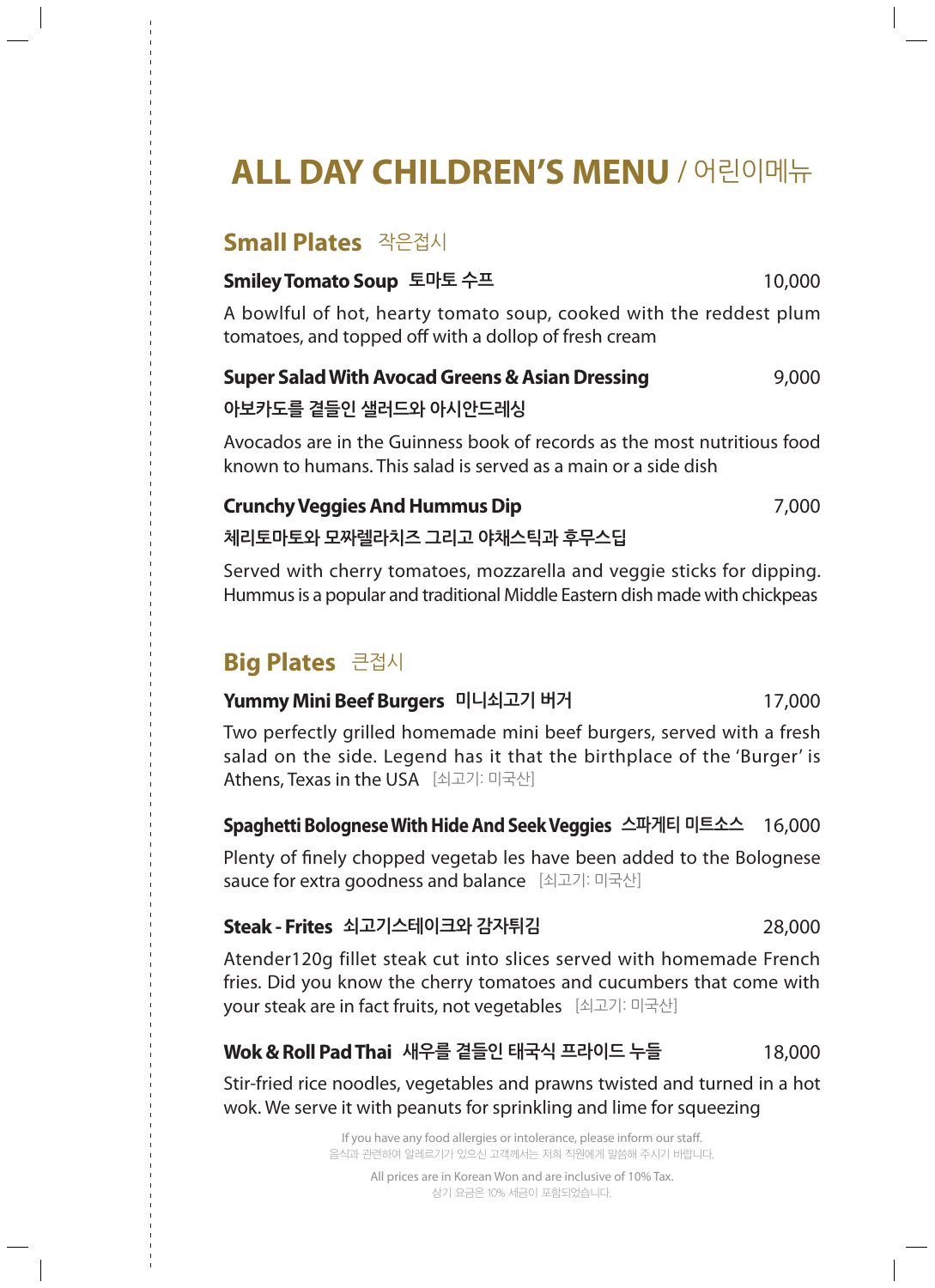#### **Crunchy Munchy Chicken Fingers 파르마산치즈를 곁들인 닭가슴살 튀김** 17,000

These chicken fingers are coated with crispy breadcrumbs and Parmesan cheese. Served with a helping of broccoli for extra crunchy-munchiness [닭고기: 국내산]

#### **Chinese Fried Rice With Chicken 닭가슴살을 곁들인 차이니즈 프라이드 라이스** 17,000

A tender chicken breast cooked with honey, soy sauce and garlic. The dish comes with soft, fragrant rice stir-fried with peas and sweet corn [닭고기/ 쌀: 국내산]

## **Sidedishes** 사이드요리

### **A-Maize-Ingcorn-On-The-Cob 옥수수** 5,000

Interestingly there is always an even number of ears on a cob of corn. Corn is also grown on every continent in the world except Antarctica

#### **Broccoli Trees With Butter 버터 브로콜리** 5,000

The Broccoli family is famous for producing all of the 007 James Bond films. The name's 'Broccoli', Cubby Broccoli'

#### **Homemade French Fries 감자튀김** 5,000

These golden homemade French fries are parboiled before frying, to make them a healthier side serving. The French and the Belgians both claim to have invented the Pommes Frites

## **Desserts** 디저트

#### **Lychee 'Frogurt' 리치를 곁들인 요구르트** 11,000

Our Iychee frozen yoghurt is a delicious, cold and naturally sweet dessert. Lychees were first grown in Southern China from 2000 BC and were a favourite delicacy of the Imperial Court

#### **Chocolate Brownie Ice Cram Sundae** 10,000 **초콜릿 브라우니와 바닐라 아이스크림 선데**

A do it yourself chocolate brownie topped with classic vanilla ice cream and served with fresh fruits and sprinkles

> If you have any food allergies or intolerance, please inform our staff. 음식과 관련하여 알레르기가 있으신 고객께서는 저희 직원에게 말씀해 주시기 바랍니다.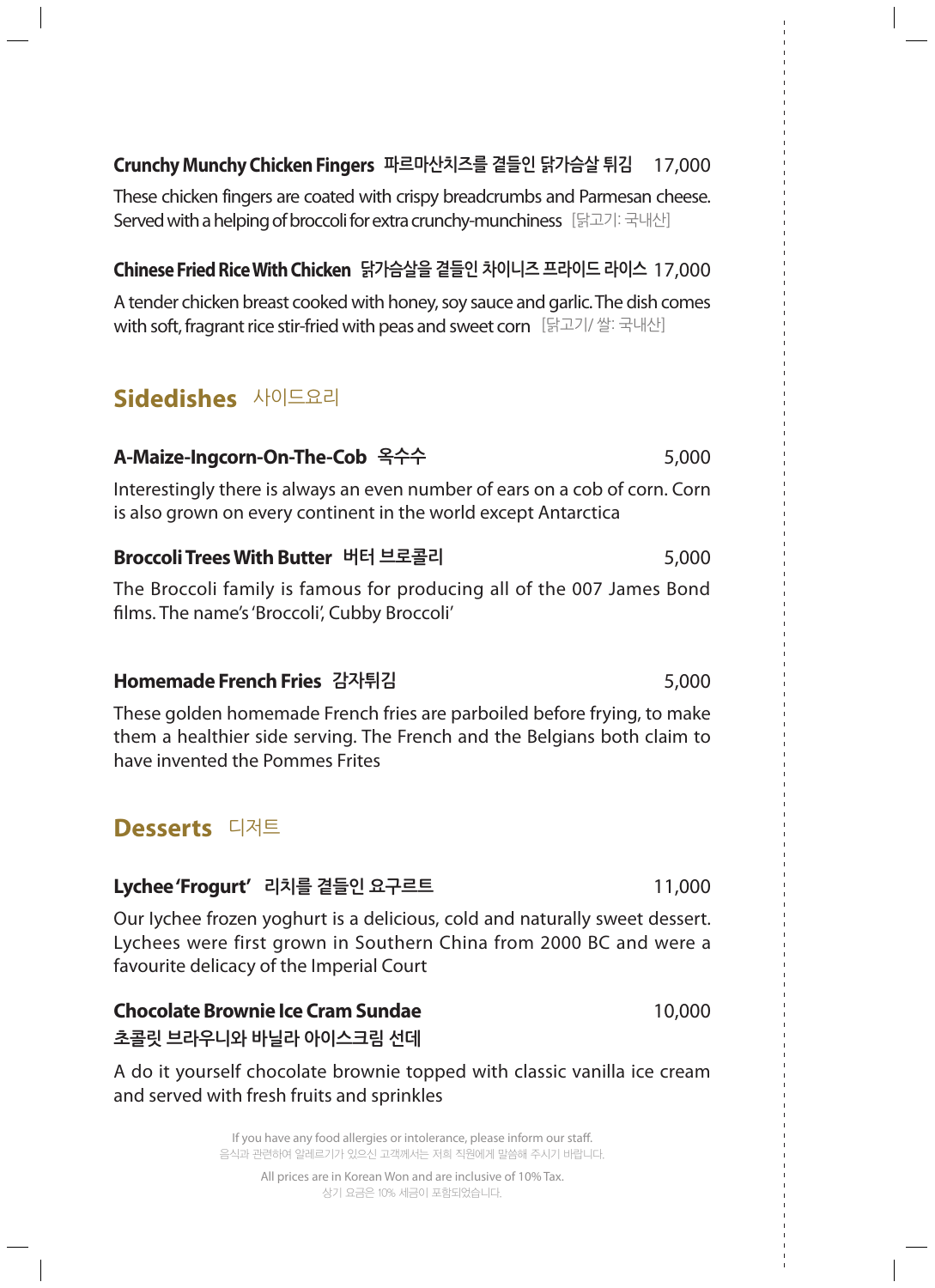# **INTERNATIONAL WINE SELECTION**

I

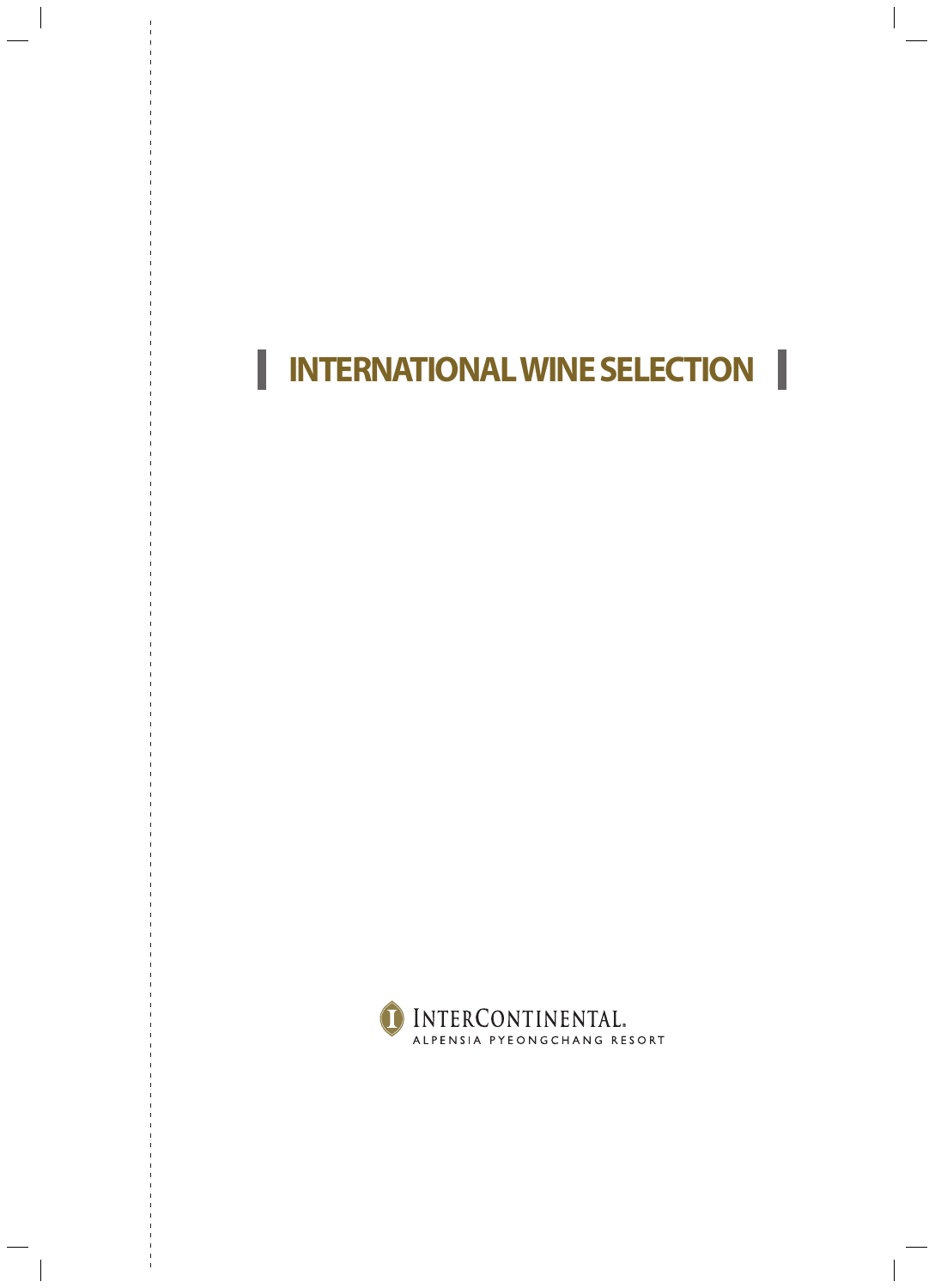## WINE BY THE GLASS

## **I** FRANCE **I**

| - Champagne -                       |        |
|-------------------------------------|--------|
| Moet et Chandon-Brut N.V            | 32,000 |
| - Sparkling -                       |        |
| Wolfberger Cremant D'Alsace Brut    | 16,000 |
| - White -                           |        |
| Val de l'Ours Chardonnay            | 14,000 |
| $-$ Red $-$                         |        |
| Val de l'Ours Cabernet Shiraz       | 14,000 |
|                                     |        |
| I ITALY I                           |        |
| - White -                           |        |
| <b>Banfi Tiara Platinum Moscato</b> | 13,000 |
| $-$ Red $-$                         |        |
| Stemmari Syrah - Sicily             | 13,000 |
|                                     |        |
| I MOLDOVA I                         |        |
| - White -                           |        |
| Moldavian Valley Muscat             | 12,000 |
| $-$ Red $-$                         |        |
| Moldavian Valley Cabernet Sauvignon | 12,000 |
|                                     |        |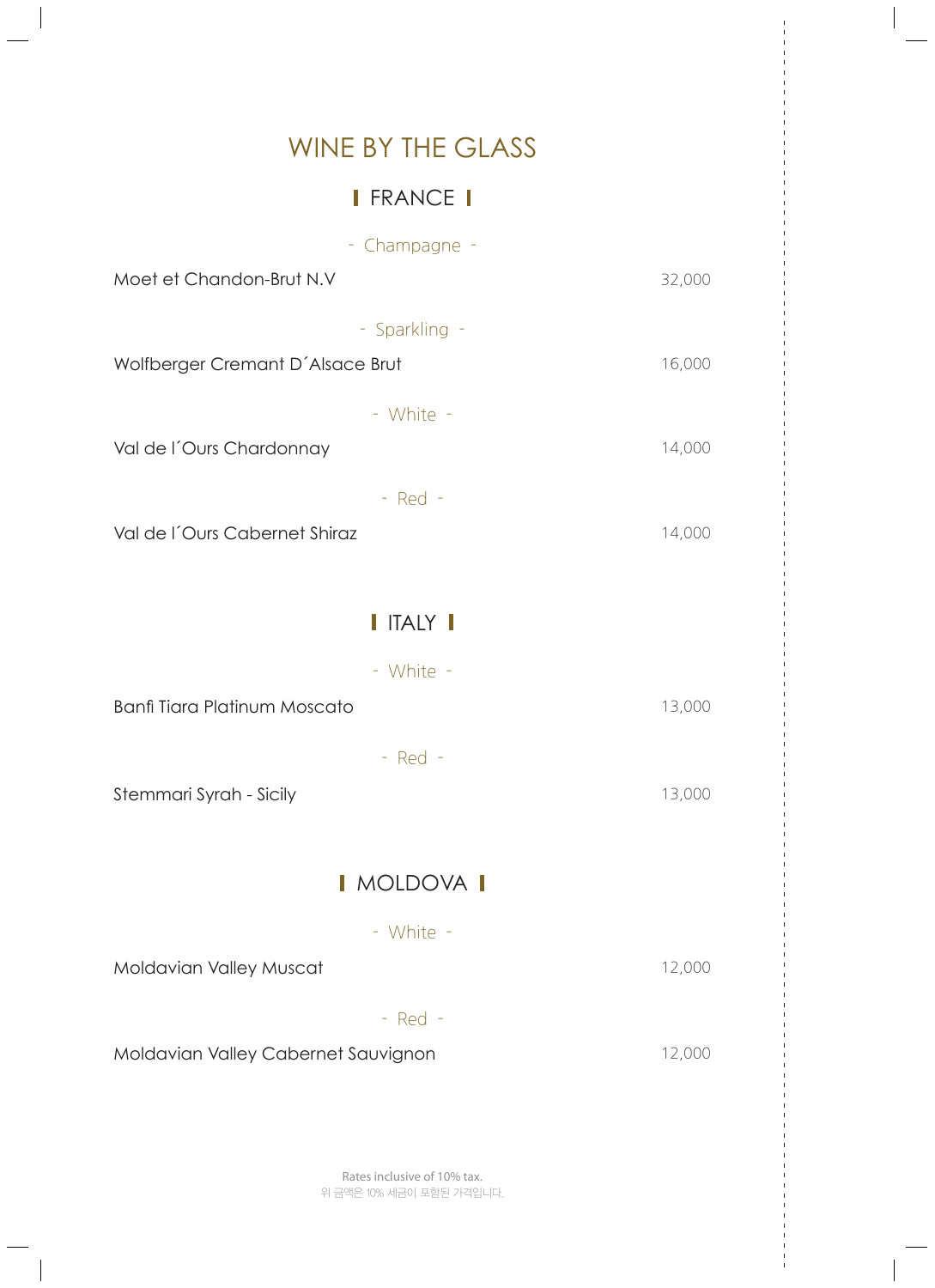## INTERNATIONAL WINE SELECTION

## I CHAMPAGNE I

| Moet et Chandon-Brut(375ml) France   | 110,000 |
|--------------------------------------|---------|
| Marc Hebrart Rose Brut France        | 160,000 |
| Veuve Clicquot - Yellow Label France | 220,000 |
| Dom Perignon France                  | 530,000 |

## **I** SPARKLING WINE **I**

| Banfi Rosa Regale 'Brachetto d'Acqui' Italy | 130,000 |
|---------------------------------------------|---------|
| Wolfberger Cremant d'Alsace Brut France     | 95,000  |
| Wolf Blass Eaglehawk Cuvee Brut Australia   | 60,000  |

## **I** FRANCE **I**

#### - White -

| Hobnob Chardonnay                         | 65,000  |
|-------------------------------------------|---------|
| Wolfberger Grand Cru Riesling             | 120,000 |
| Remy Pannier Sancerre Blanc               | 150,000 |
| Louis Latour Pouilly Fuisse               | 180,000 |
| Chateau d'Angles Grand Vin Blanc La Clape | 110,000 |
| Joseph Drouhin Chablis                    | 140,000 |
| Wolfberger Vendanges Tardives Pinot Gris  | 170,000 |

- Rose -

Tavel - M. Chapoutier **80,000** 

#### - Red -

| Vidal Fleury Cotes du Rhone Villages Rouge              | 85,000  |
|---------------------------------------------------------|---------|
| Barton & Guestier Thomas Barton Reserve Saint - Emilion | 120,000 |
| Joseph Drouhin Pommard                                  | 320,000 |
| Louis Latour Santenay                                   | 165,000 |
| Vidal Fleury Chateauneuf du Pape                        | 260,000 |
| Joseph Drouhin Aloxe Corton                             | 310,000 |
| Chateau Talbot                                          | 340,000 |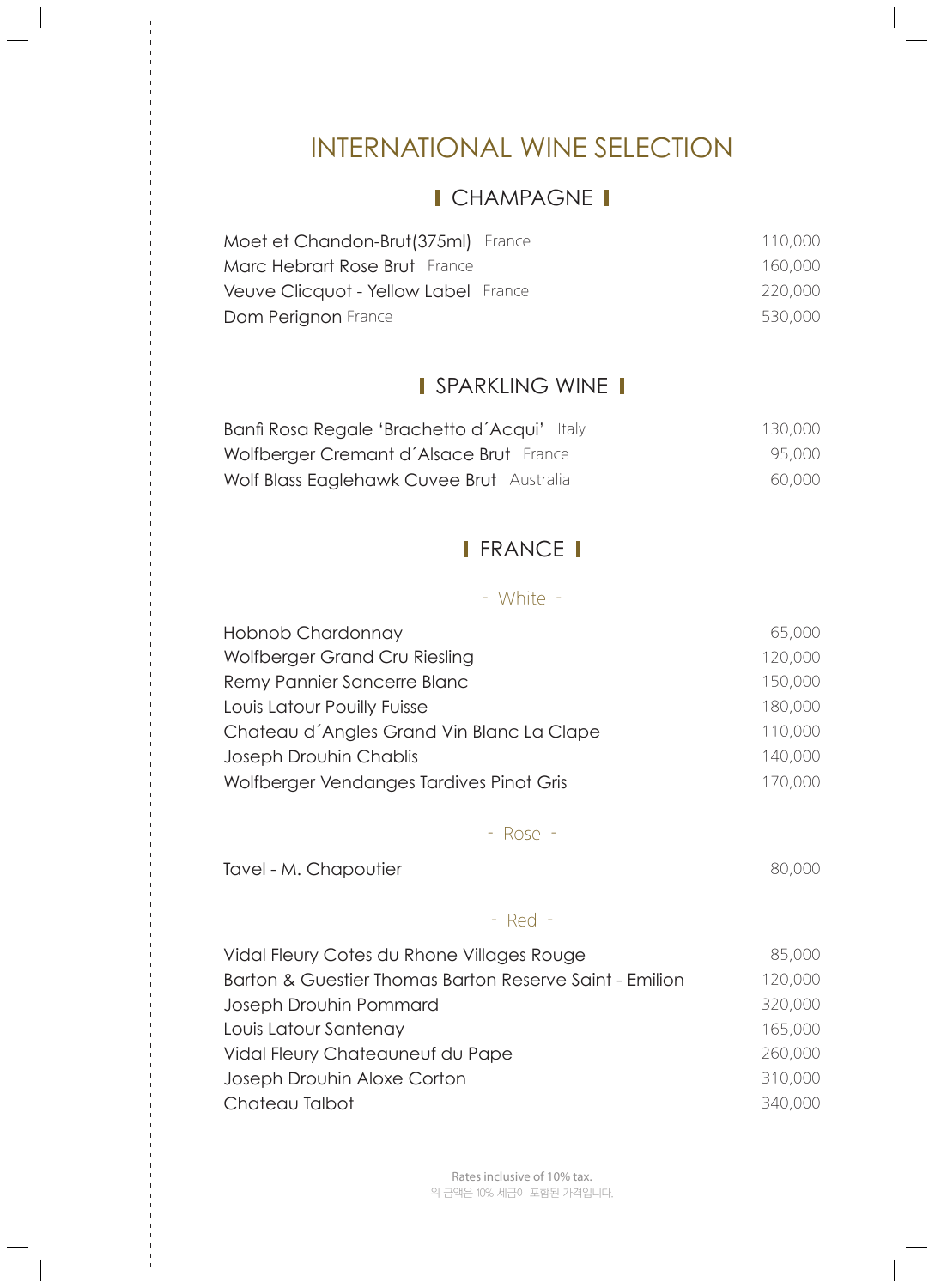## I ITALY I

| - White -                                                                                                                                                      |                                          |
|----------------------------------------------------------------------------------------------------------------------------------------------------------------|------------------------------------------|
| <b>Banfi Tiara Platinum Moscato</b><br>Fontanafredda Gavi di Gavi                                                                                              | 55,000<br>120,000                        |
| $-$ Red $-$                                                                                                                                                    |                                          |
| Montepulciano d'Abruzzo - Casale Vecchio<br>Villa Antinori Rosso<br>San Felice II Grigio Chianti Classico Riserva<br>Valpolicella Classico "Rippaso" - Tommasi | 95,000<br>110,000<br>150,000<br>185,000  |
| <b>I</b> GERMANY <b>I</b>                                                                                                                                      |                                          |
| - White -                                                                                                                                                      |                                          |
| Avantgarde                                                                                                                                                     | 95,000                                   |
| I SPAIN I                                                                                                                                                      |                                          |
| $-$ Red $-$                                                                                                                                                    |                                          |
| Lan Reserva<br>Bodegas Muga Reserva<br>Jean Leon Merlot<br>Mas La Plana "Black Label" - Torres                                                                 | 130,000<br>150,000<br>150,000<br>260,000 |
| $\blacksquare$ U.S.A $\blacksquare$                                                                                                                            |                                          |
| - White -                                                                                                                                                      |                                          |
| Chateau St. Jean North Coast Chardonnay<br>Beringer Napa Valley Chardonnay                                                                                     | 110,000<br>140,000                       |
| $-$ Red $-$                                                                                                                                                    |                                          |
| Columbia Crest Cabernet Sauvignon<br>Chateau St. Jean California Merlot<br><b>Rutherford Hill Merlot</b><br>Beringer Napa Valley Cabernet Sauvignon            | 70,000<br>110,000<br>255,000<br>180,000  |
| Beringer Knights Valley Cabernet Sauvignon                                                                                                                     | 175,000                                  |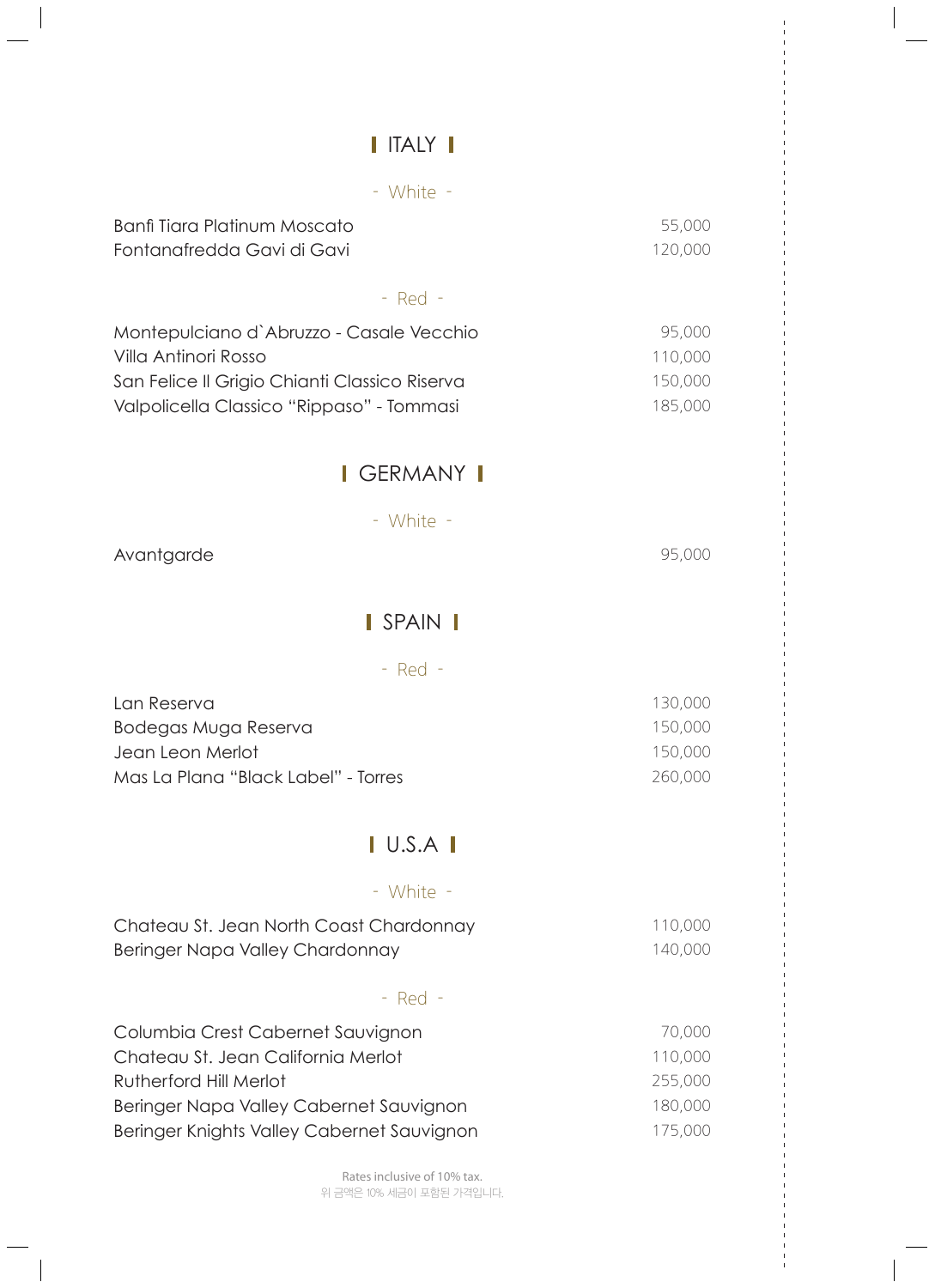## **I** ARGENTINA **I**

 $\begin{array}{c} \hline \end{array}$ 

#### - White -

| Andeluna 1300 Torrontes-Mendoza | 85,000 |
|---------------------------------|--------|
|                                 |        |

- Red -

| Dona Paula Estate Malbec          | 90,000  |
|-----------------------------------|---------|
| Terrazas Reserva Malbec           | 90,000  |
| Andeluna Altitud Malbec - Mendoza | 140,000 |

## **AUSTRALIA I**

## - White -

| Wolf Blass Yellow Label Chardonnay        | 85,000  |
|-------------------------------------------|---------|
| Leeuwin Estate Riesling Art Series        | 100,000 |
| Leeuwin Estate Sauvignon Blanc Art Series | 135,000 |
| Penfolds Koonunga Hill Autumn Riesling    | 80,000  |

#### - Red -

| Yellow Tail Cabernet Sauvignon Reserve     | 75,000  |
|--------------------------------------------|---------|
| Saltram Maker's Table Shiraz               | 80,000  |
| Kilikanoon The Lackey Shiraz               | 85,000  |
| Torbreck Woodcutter's                      | 130,000 |
| <b>Two Hands Gnarly Dudes</b>              | 160,000 |
| Peter Lehmann Futures Shiraz               | 140,000 |
| Wolf Blass Grey Label Shiraz               | 230,000 |
| Wolf Blass Yellow Label Shiraz             | 95,000  |
| Wolf Blass Yellow Label Cabernet Sauvignon | 95,000  |
| Penfolds Koonunga Hill Seventy Six         | 85,000  |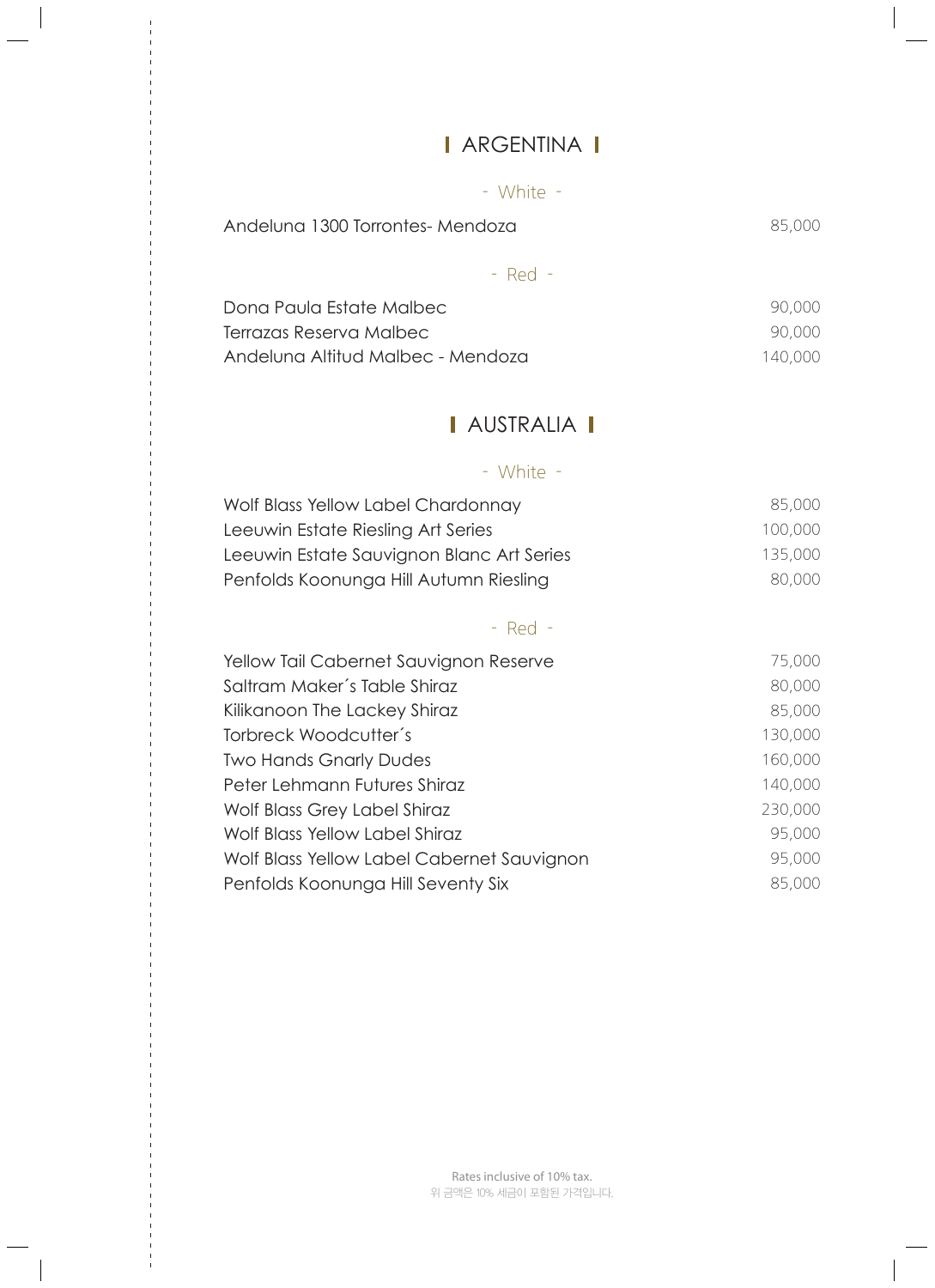## I CHILE I

 $\begin{array}{c} \hline \end{array}$ 

|  | White |  |
|--|-------|--|
|  |       |  |

| Carmen Sauvignon Blanc<br>Vina Maipo Vitral Chardonnay<br>Santa Rita Medalla Real Chardonnay                                                                                                                                                                                                      | 55,000<br>60,000<br>95,000                                                                 |  |  |
|---------------------------------------------------------------------------------------------------------------------------------------------------------------------------------------------------------------------------------------------------------------------------------------------------|--------------------------------------------------------------------------------------------|--|--|
| - Red -                                                                                                                                                                                                                                                                                           |                                                                                            |  |  |
| Camino Real Reserva Malbec<br>Santa Carolina L7<br>Santa Rita Medalla Real Cabernet Sauvignon<br>Escudo Rojo - Baron Philippe de Rothschild<br>Montes Alpha Cabernet Sauvignon<br>Yali Reserva Cabernet Sauvignon<br>"M" Montes Alpha<br>Almaviva Concha y Toro & Baron Philippe<br>Santa Rita B1 | 80,000<br>85,000<br>95,000<br>100,000<br>80,000<br>65,000<br>320,000<br>460,000<br>130,000 |  |  |
| I NEW ZEALAND I                                                                                                                                                                                                                                                                                   |                                                                                            |  |  |
| - White -                                                                                                                                                                                                                                                                                         |                                                                                            |  |  |
| Babich Marlborough Sauvignon Blanc<br>Babich Black Marlborough Sauvignon Blanc                                                                                                                                                                                                                    | 90,000<br>95,000                                                                           |  |  |
| MOLDOVA I                                                                                                                                                                                                                                                                                         |                                                                                            |  |  |

#### - White -

| Moldavian Valley Muscat<br>Pinot Gris de Purcari |             | 50,000<br>85.000 |
|--------------------------------------------------|-------------|------------------|
|                                                  | $-$ Red $-$ |                  |
| Maldavian Valloy Cabarnat Causianon              |             | EA AAA           |

| Moldavian Valley Cabernet Sauvignon | 50,000  |
|-------------------------------------|---------|
| Pinot Noir de Purcari               | 90,000  |
| Cabernet Sauvignon de Purcari       | 95,000  |
| Negru de Purcari                    | 205,000 |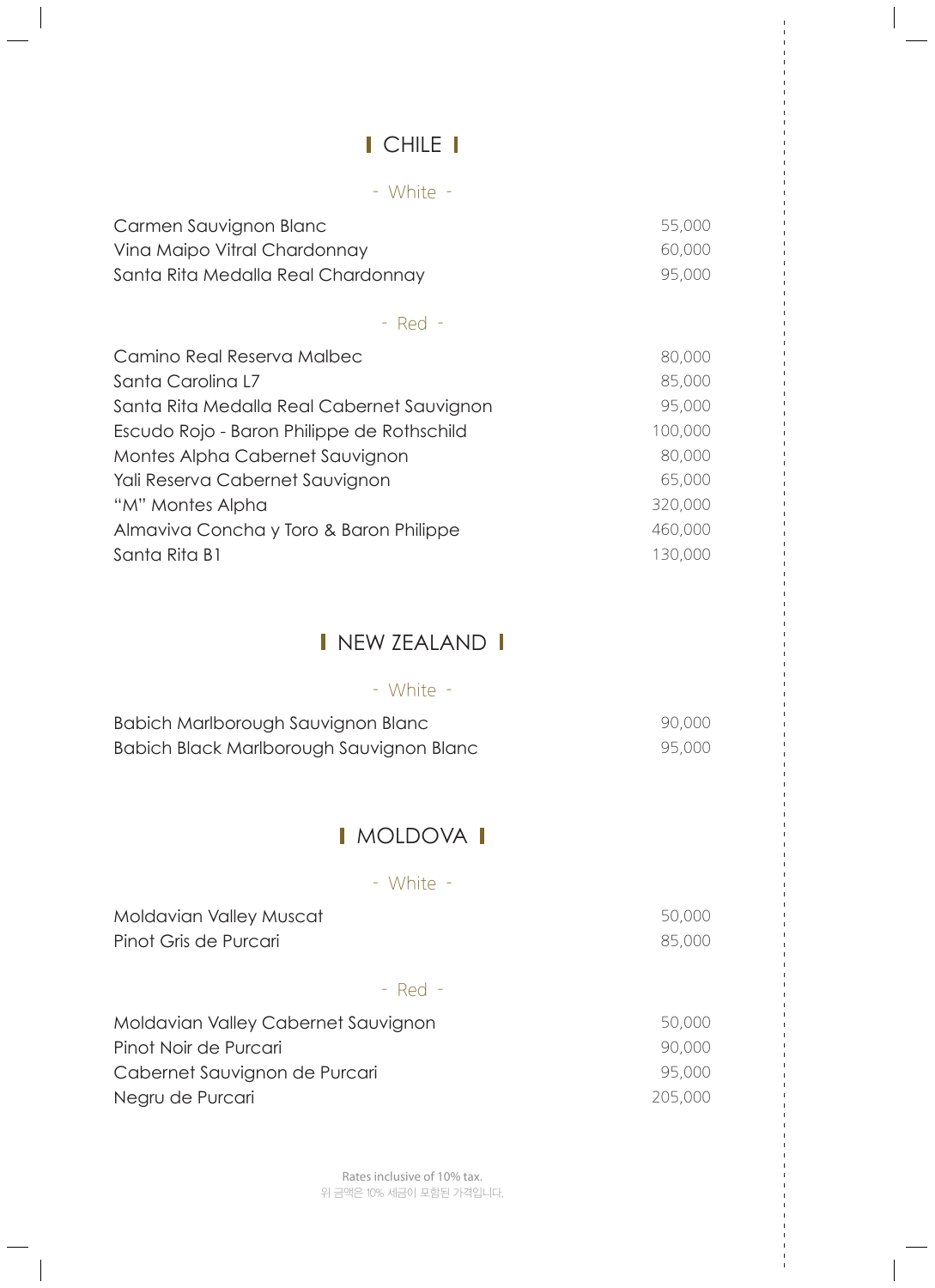## BEVERAGE

## **I** COCKTAILS **I** 칵 테 일

#### Freshly Crafted by Our Skilled Bar Team.

## I Classic Cocktails I

|                                                                                                                  | Glass  |
|------------------------------------------------------------------------------------------------------------------|--------|
| Daiquiri 다이퀴리<br>White Rum, Lime Juice, Sugar Syrup                                                              | 13,000 |
| Cosmopolitan 코스모폴리탄<br>Vodka, Triple Sec, Lime Juice, Cranberry Juice                                            | 14,000 |
| Negroni 니그로니<br>Gin, Campari, Sweet Vermouth                                                                     | 14,000 |
| Old Fashioned 올드패션드<br>Bourbon, Sugar Syrup, Bitters                                                             | 14,000 |
| Mai Tai 마이타이<br>Dark Rum, Lime Juice, Triple Sec, Pineapple Juice, Sugar Syrup                                   | 17,000 |
| Bloody Mary 블러디 메리<br>Vodka, Tomato Juice, Lemon Juice, Tabasco                                                  | 14,000 |
| Long Island Iced Tea 롱 아일랜드 아이스 티<br>Vodka, White Rum, Gin, Tequila, Triple Sec, Lemon Juice, Coke, Orange Juice | 21,000 |
| Margarita 마가리타<br>Tequila, Lime Juice, Triple Sec                                                                | 15,000 |

## I Signature Cocktails I

|                                                                                           | Glass  |
|-------------------------------------------------------------------------------------------|--------|
| Ringer Ju Martini 링거주 마티니<br>Mae Hwa Su, Soju                                             | 13,000 |
| Solbong-ro Footstep 솔봉로 풋스탭<br>Soju, Elderflower Liqueur, Lime Juice, Sugar Syrup         | 13,000 |
| Korean Slippers 코리안 슬리퍼스<br>Soju, Melon Liqueur, Orange Liqueur, Lemon Juice, Sugar Syrup | 13,000 |
| The Ok Tini 더옥티니<br>Gin, Yuzu Sorbet, Lime Juice, Sugar Syrup                             | 14,000 |
| The Vin Chaud 더 뱅쇼<br>Hot Red Wine, Orange Liqueur, Sugar Syrup, Spices                   | 12,000 |
| Mulled Sake 멀드 사케<br>Hot Sake, Honey, Pineapple, Bitters, Spices                          | 12,000 |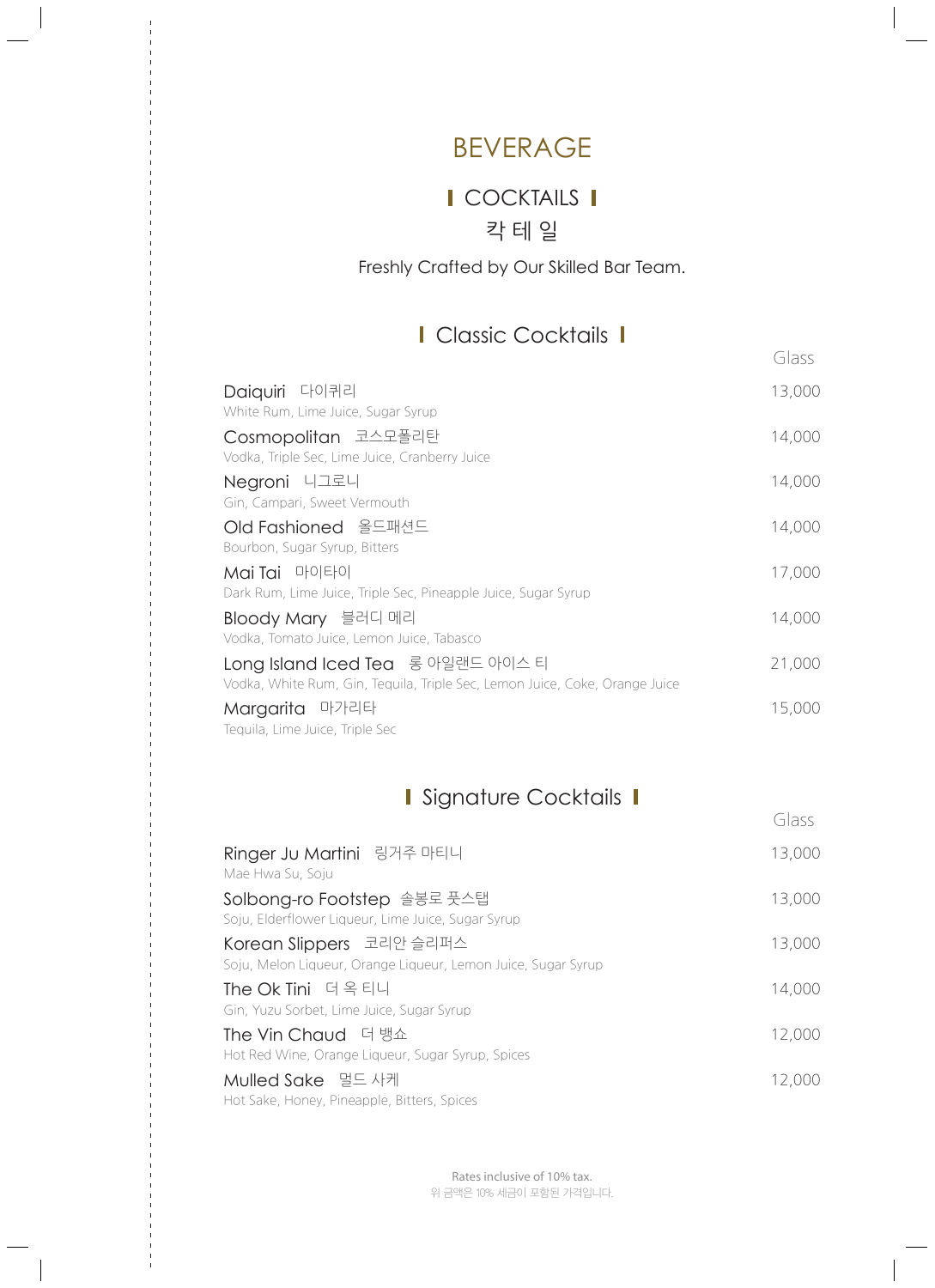|               |                                                                                              | Cocktails to Share                 |            | Glass          |
|---------------|----------------------------------------------------------------------------------------------|------------------------------------|------------|----------------|
|               | Mae Hwa Su Punch 매화주 펀치<br>Mae Hwa Su, Lager, Pineapple Juice                                |                                    |            | 12,000         |
|               | Soju Punch 소주 펀치<br>Soju, Watermelon Juice, Strawberry Juice                                 |                                    |            | 12,000         |
|               |                                                                                              | Non Alcoholic 1                    |            |                |
|               |                                                                                              |                                    |            | Glass          |
|               | Peach Blooming 피치 블루밍<br>Rose Tea, Honey Syrup, Peach Juice, Bitters                         |                                    |            | 12,000         |
|               | Tropical Fruit Punch 열대 과일 펀치<br>Pineapple Juice, Grapefruit Juice, Orange Juice, Lime Juice |                                    |            | 14,000         |
|               |                                                                                              | $\blacksquare$ Beer $\blacksquare$ |            |                |
|               |                                                                                              |                                    | Glass      | <b>Bottle</b>  |
|               |                                                                                              | - Local -                          |            |                |
| Draft         | 500cc                                                                                        |                                    | 6,500      |                |
| Draft         | 300cc                                                                                        |                                    | 5,500      |                |
| Kloud<br>Hite | 330ml<br>330ml                                                                               |                                    |            | 8,000<br>7,000 |
|               |                                                                                              |                                    |            |                |
|               |                                                                                              | - Imported -                       |            |                |
| Corona        | 355ml                                                                                        |                                    |            | 12,000         |
| Heineken      | 330ml                                                                                        |                                    |            | 12,000         |
| Guinness      | 330ml                                                                                        |                                    |            | 15,000         |
|               |                                                                                              | I WHISKEY I                        |            |                |
|               |                                                                                              | Blended -<br>÷                     |            |                |
|               |                                                                                              |                                    | Glass 30ml | Bottle         |
| J & B Rare    |                                                                                              | 700ml                              | 9,500      | 180,000        |
|               | Johnnie Walker Red Label                                                                     | 700ml                              | 9,500      | 180,000        |
| John Jameson  |                                                                                              | 700ml                              | 9,500      | 180,000        |
|               | <b>Ballantine's 30 Years</b>                                                                 | 700ml                              |            | 1,740,000      |
|               | Johnnie Walker Blue Label                                                                    | 750ml                              |            | 900,000        |
|               | Royal Salute 21 Years                                                                        | 700ml                              |            | 790,000        |

Royal Salute 21 Years 500ml 580,000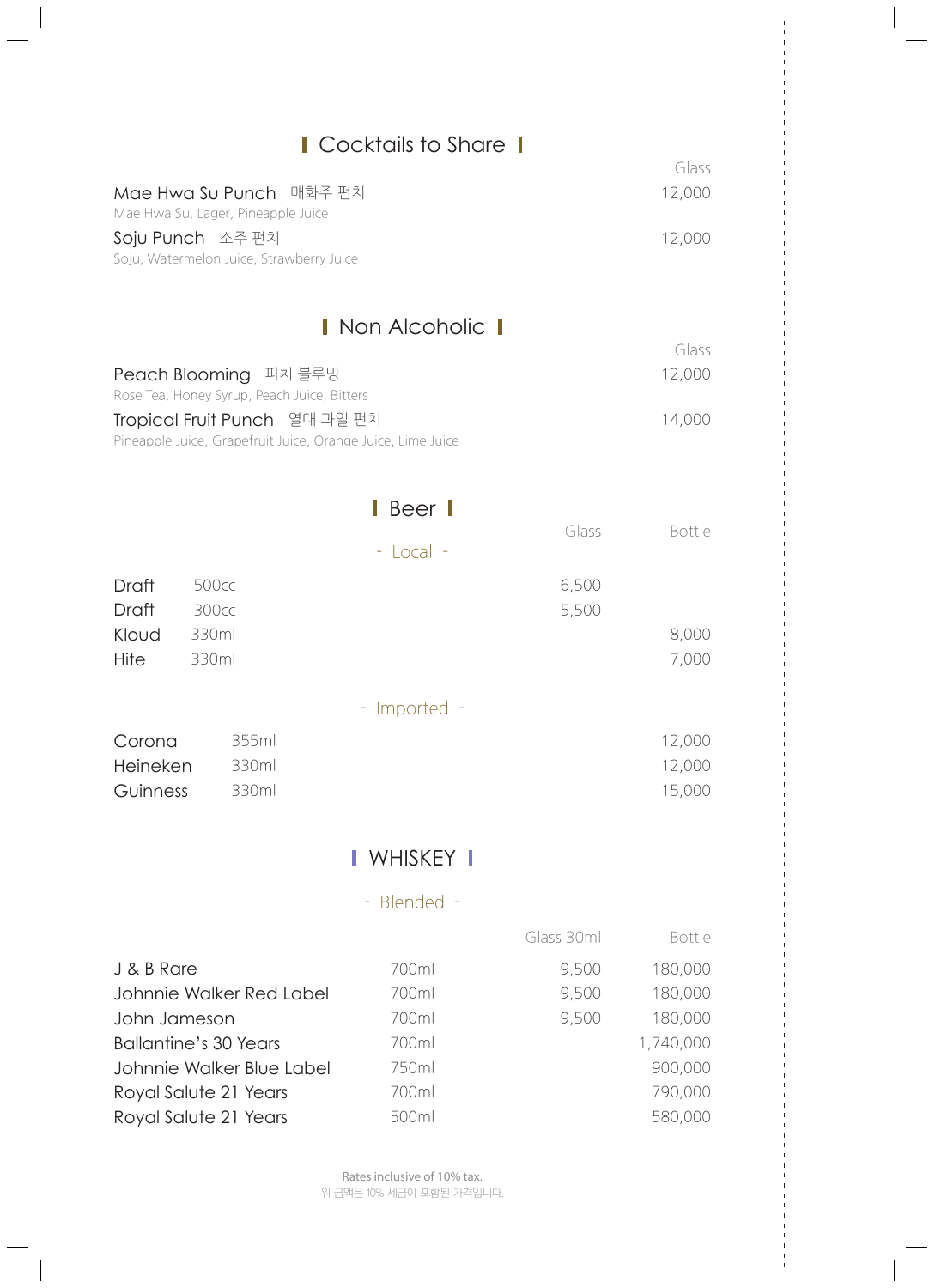|                              |               | Glass 30ml | Bottle  |  |
|------------------------------|---------------|------------|---------|--|
| <b>Ballantine's 21 Years</b> | 700ml         |            | 790,000 |  |
| Chivas Regal 18 Years        | 700ml         | 23,000     | 490,000 |  |
| <b>Ballantine's 17 Years</b> | 700ml         | 22,000     | 480,000 |  |
| J & B Jet 12 Years           | 700ml         | 11,000     | 220,000 |  |
| Johnnie Walker Black Label   | 700ml         | 11,000     | 220,000 |  |
| Chivas Regal 12 Years        | 700ml         | 11,000     | 220,000 |  |
| Scotch Blue Special          | 450ml         |            | 240,000 |  |
| Jupiter Mild Blue 17 Years   | 450ml         |            | 240,000 |  |
| Imperial 12 Years            | 500ml         | 9,500      | 170,000 |  |
| Winsor 12 Years              | 700ml         | 10,000     | 200,000 |  |
| Kingdom 12 Years             | 700ml         | 10,000     | 200,000 |  |
| Scotch Blue International    | 450ml         |            | 200,000 |  |
|                              |               |            |         |  |
|                              | Bourbon       |            |         |  |
|                              |               |            |         |  |
| Jack Daniel's Black Label    | 700ml         | 11,000     | 220,000 |  |
| Jim Beam                     | 700ml         | 9,500      | 170,000 |  |
| Canadian                     | 700ml         | 9,500      | 170,000 |  |
|                              |               |            |         |  |
|                              | Single Malt I |            |         |  |
| Glenfiddich Malt 18 Years    | 700ml         | 26,000     | 570,000 |  |
| Glenfiddich Malt 12 Years    | 700ml         | 16,000     | 320,000 |  |
| Macallan 12 Years            | 700ml         | 17,000     | 360,000 |  |
| Glengoyne 15 Years           | 700ml         |            | 580,000 |  |
|                              |               |            |         |  |
| Cognac                       |               |            |         |  |
|                              | Regular -     |            |         |  |
|                              |               |            |         |  |
| <b>Hennessy VSOP</b>         | 700ml         | 14,000     | 290,000 |  |
| <b>Remy Martin VSOP</b>      | 700ml         | 14,000     | 290,000 |  |
| Martell VSOP                 | 700ml         | 14,000     | 290,000 |  |
| Premium -                    |               |            |         |  |
| Hennessy XO                  | 700ml         | 34,000     | 760,000 |  |
| Remy Martin XO               | 700ml         | 31,000     | 690,000 |  |
|                              |               |            |         |  |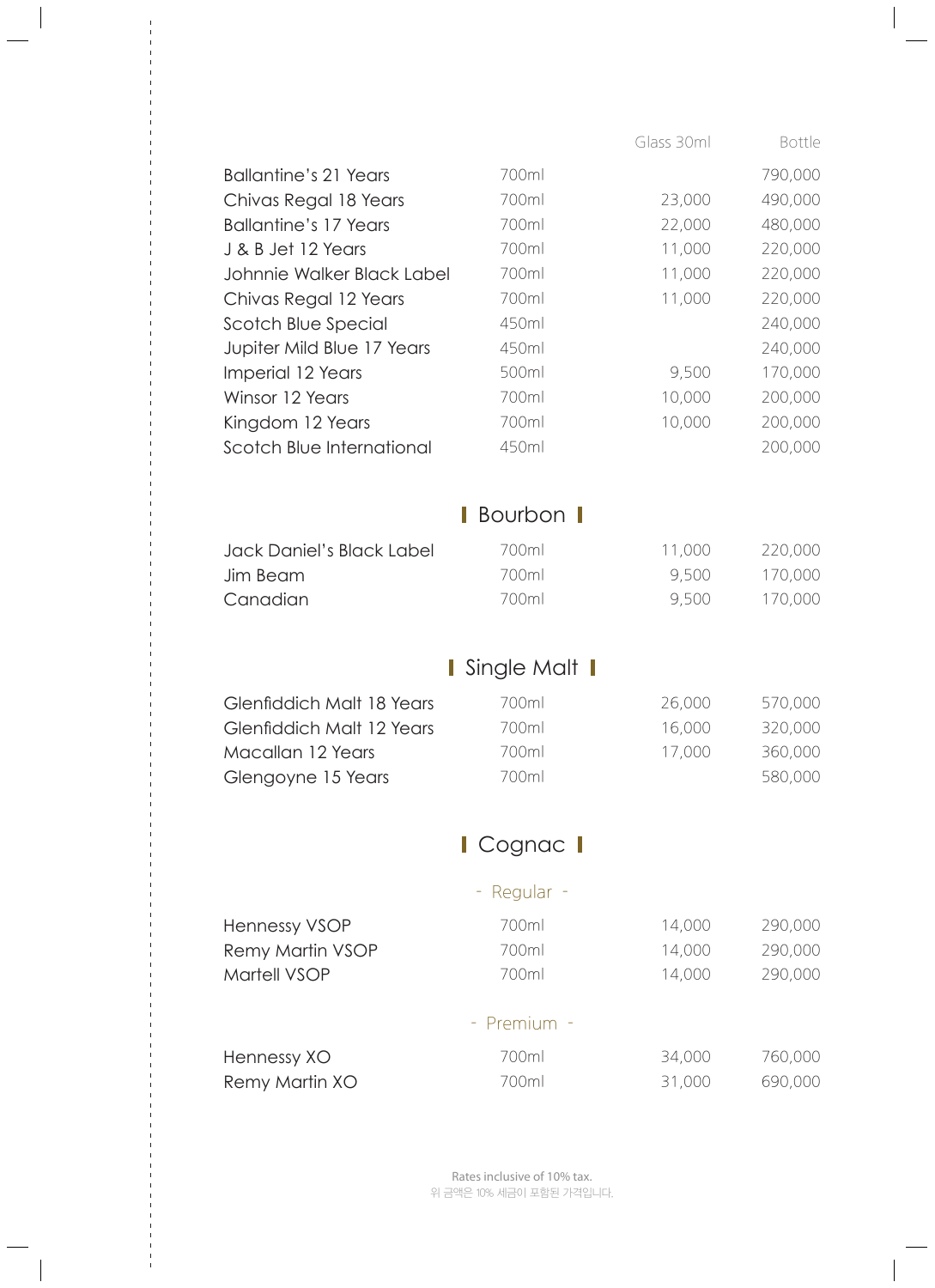|                               | Brandy I                  |            |         |
|-------------------------------|---------------------------|------------|---------|
|                               |                           | Glass 30ml | Bottle  |
| Calvados Fine                 | 700ml                     | 12,500     | 270,000 |
|                               | <b>Grappa I</b>           |            |         |
|                               | 700ml                     |            |         |
| Grappa UE Nonino              |                           | 14,000     | 320,000 |
|                               | $Gin$ $\blacksquare$      |            |         |
| <b>Bombay Sapphire</b>        | 750ml                     | 9,500      | 180,000 |
| <b>Beefeater</b>              | 700ml                     | 9,500      | 170,000 |
|                               |                           |            |         |
|                               | Vodka <b>I</b>            |            |         |
| Absolut                       | 750ml                     | 9,500      | 180,000 |
| Stolichnaya                   | 700ml                     | 9,500      | 180,000 |
| Smirnoff                      | 750ml                     | 9,500      | 180,000 |
| Svedka                        | 750ml                     |            | 190,000 |
| <b>Svedka Clementine</b>      | 750ml                     |            | 220,000 |
| <b>Svedka Citron</b>          | 750ml                     |            | 220,000 |
|                               | <b>I</b> Tequila <b>I</b> |            |         |
|                               |                           |            |         |
| Jose Cuervo 1800 Anejo        | 750ml                     | 16,000     | 320,000 |
| Pepe Lopez Gold               | 750ml                     | 9,500      | 180,000 |
| Olmeca Anejo                  | 700ml                     | 9,500      | 180,000 |
|                               | Rum                       |            |         |
| Havana Club Anejo White       | 750ml                     | 8,000      | 160,000 |
| <b>Bacardi Gold</b>           | 750ml                     | 9,000      | 170,000 |
| <b>Bacardi White Superior</b> | 750ml                     | 9,000      | 170,000 |
| Malibu                        | 700ml                     | 9,500      | 190,000 |
|                               |                           |            |         |
| Bitter                        |                           |            |         |
| Campari                       | 750ml                     | 9,000      | 180,000 |
|                               | ı<br>Port I               |            |         |
|                               |                           |            |         |
| Sandeman Ruby Porto           | 750ml                     | 8,000      | 160,000 |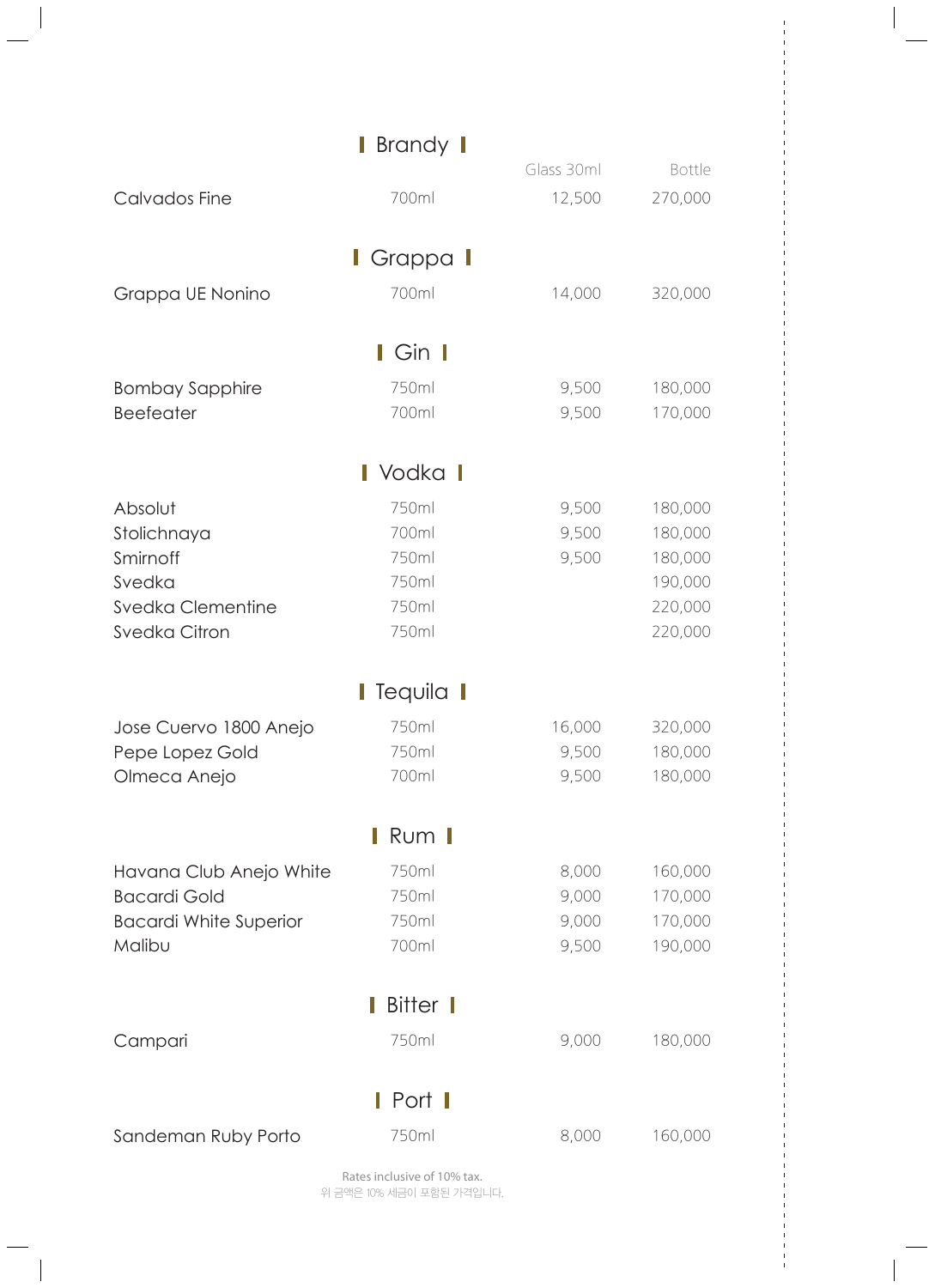## I Sherry & Vermouth I

|                            |             | Glass 30ml | Bottle  |
|----------------------------|-------------|------------|---------|
| Tio Pepe                   | 750ml       | 10,000     | 190,000 |
| Martini Rosso or Extra Dry | 750ml       | 8,000      | 160,000 |
|                            |             |            |         |
|                            | I Liqueur I |            |         |
| <b>Baileys Irish Cream</b> | 700ml       | 9,500      | 180,000 |
| Benedictine D.O.M          | 750ml       | 12,500     | 270,000 |
| Cointreau                  | 700ml       | 11,000     | 220,000 |
| Drambuie                   | 700ml       | 11,500     | 240,000 |
| Galliano                   | 700ml       | 11,000     | 220,000 |
| <b>Grand Marnier</b>       | 700ml       | 12,500     | 260,000 |
| Kahlua                     | 1,000ml     | 9,500      | 180,000 |
| Sloe Gin                   | 700ml       | 8,000      | 140,000 |
| Creme de Menthe            | 700ml       | 9,500      | 180,000 |
| Jagermeister               | 700ml       |            | 220,000 |
|                            |             |            |         |

## I Coffee with Alcohol I

| Irish Coffee                | 13,000 |
|-----------------------------|--------|
| Kahlua Coffee               | 13,000 |
| <b>Baileys Irish Coffee</b> | 13,000 |

## **Korean Specialty 1**

| Hawyo 25 화요 25                      | 375ml | 40,000 |
|-------------------------------------|-------|--------|
| Hawyo 41 화요 41                      | 500ml | 75,000 |
| Moon Bae Ju 문배주                     | 400ml | 50,000 |
| Andong So Ju 안동소주                   | 400ml | 45,000 |
| Baik Sea Ju 백세주                     | 700ml | 50,000 |
| Daijangbu 25 대장부 25                 | 375ml | 50,000 |
| 처음처럼 (소주)<br>Cheoeum Cheoreom(Soju) | 360ml | 8,500  |

## I Chinese Specialty I

| Kao Liang 천진고량주              | 280ml | 55,000 |
|------------------------------|-------|--------|
| Sha Oh Sing 소흥주              | 600ml | 80,000 |
| Chu Yeh Ching 죽엽청주           | 500ml | 80,000 |
| Confucius Family Liquor 공부가주 | 500ml | 80,000 |
| Oh Ga Pi 오가피                 | 600ml | 80,000 |